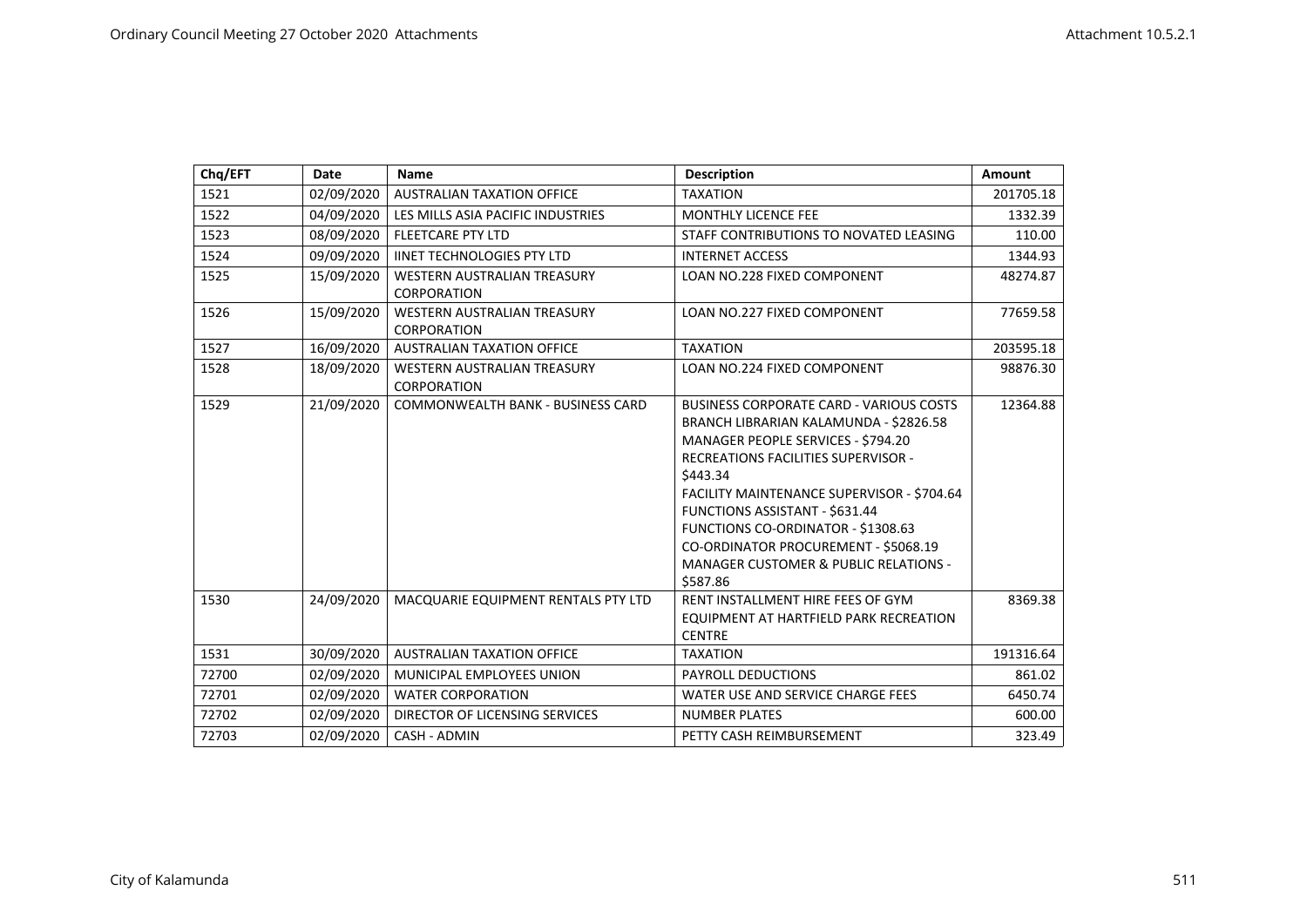| Chq/EFT  | Date       | <b>Name</b>                                                        | <b>Description</b>                                                                                              | <b>Amount</b> |
|----------|------------|--------------------------------------------------------------------|-----------------------------------------------------------------------------------------------------------------|---------------|
| 72704    | 02/09/2020 | CASH - FORRESTFIELD LIBRARY                                        | PETTY CASH REIMBURSEMENT                                                                                        | 38.05         |
| 72705    | 02/09/2020 | <b>CASH - LESMURDIE LIBRARY</b>                                    | PETTY CASH REIMBURSEMENT                                                                                        | 69.52         |
| 72706    | 02/09/2020 | CASH - KPAC                                                        | PETTY CASH REIMBURSEMENT                                                                                        | 191.10        |
| 72707    | 16/09/2020 | MUNICIPAL EMPLOYEES UNION                                          | PAYROLL DEDUCTIONS                                                                                              | 861.02        |
| 72708    | 16/09/2020 | <b>WATER CORPORATION</b>                                           | WATER USE AND SERVICE CHARGE FEES                                                                               | 6047.11       |
| 72709    | 16/09/2020 | DIRECTOR OF LICENSING SERVICES                                     | <b>NUMBER PLATES</b>                                                                                            | 600.00        |
| 72710    | 16/09/2020 | <b>CASH - HARTFIELD PARK</b>                                       | PETTY CASH REIMBURSEMENT                                                                                        | 161.94        |
| 72711    | 16/09/2020 | CASH - ZIG ZAG CULTURAL CENTRE                                     | PETTY CASH REIMBURSEMENT                                                                                        | 144.31        |
| 72712    | 30/09/2020 | MUNICIPAL EMPLOYEES UNION                                          | PAYROLL DEDUCTIONS                                                                                              | 861.02        |
| 72713    | 30/09/2020 | <b>WATER CORPORATION</b>                                           | WATER USE AND SERVICE CHARGE FEES                                                                               | 13123.01      |
| 72714    | 30/09/2020 | DIRECTOR OF LICENSING SERVICES                                     | <b>NUMBER PLATES</b>                                                                                            | 200.00        |
| 72715    | 30/09/2020 | CASH - ADMIN                                                       | PETTY CASH REIMBURSEMENT                                                                                        | 338.97        |
| 72716    | 30/09/2020 | <b>CASH - HARTFIELD PARK</b>                                       | PETTY CASH REIMBURSEMENT                                                                                        | 449.80        |
| 72717    | 30/09/2020 | <b>CASH - LESMURDIE LIBRARY</b>                                    | PETTY CASH REIMBURSEMENT                                                                                        | 97.46         |
| 72718    | 30/09/2020 | <b>CASH - HIGH WYCOMBE LIBRARY</b>                                 | PETTY CASH REIMBURSEMENT                                                                                        | 103.62        |
| 72719    | 30/09/2020 | CASH - KPAC                                                        | PETTY CASH REIMBURSEMENT                                                                                        | 174.85        |
| EFT77363 | 03/09/2020 | KALAMUNDA ACCIDENT REPAIR CENTRE                                   | <b>INSURANCE EXCESS FOR REPAIRS TO ONE</b><br><b>VEHICLE</b>                                                    | 500.00        |
| EFT77364 | 03/09/2020 | WEX AUSTRALIA PTY LTD - WRIGHT EXPRESS<br>FUEL CARDS AUSTRALIA LTD | FUEL - PERIOD ENDING 31/08/20                                                                                   | 579.23        |
| EFT77365 | 03/09/2020 | PFD FOOD SERVICES - HOLLIER DICKSONS                               | KIOSK SUPPLIES FOR HARTFIELD PARK<br><b>RECREATION CENTRE</b>                                                   | 63.55         |
| EFT77366 | 03/09/2020 | O'BRIEN HARROP ACCESS PTY LTD                                      | DISABILITY ACCESS AUDIT OF THE KALAMUNDA<br>PERFORMING ARTS CENTRE AND PREPARATION<br>OF A COMPREHENSIVE REPORT | 4356.00       |
| EFT77367 | 03/09/2020 | AUSTRALIAN TRAINING MANAGEMENT                                     | <b>REGISTRATION FOR A STAFF MEMBER TO</b><br>ATTEND SAFE QUICK CUT SAW OPERATION &<br><b>MAINTENANCE COURSE</b> | 265.00        |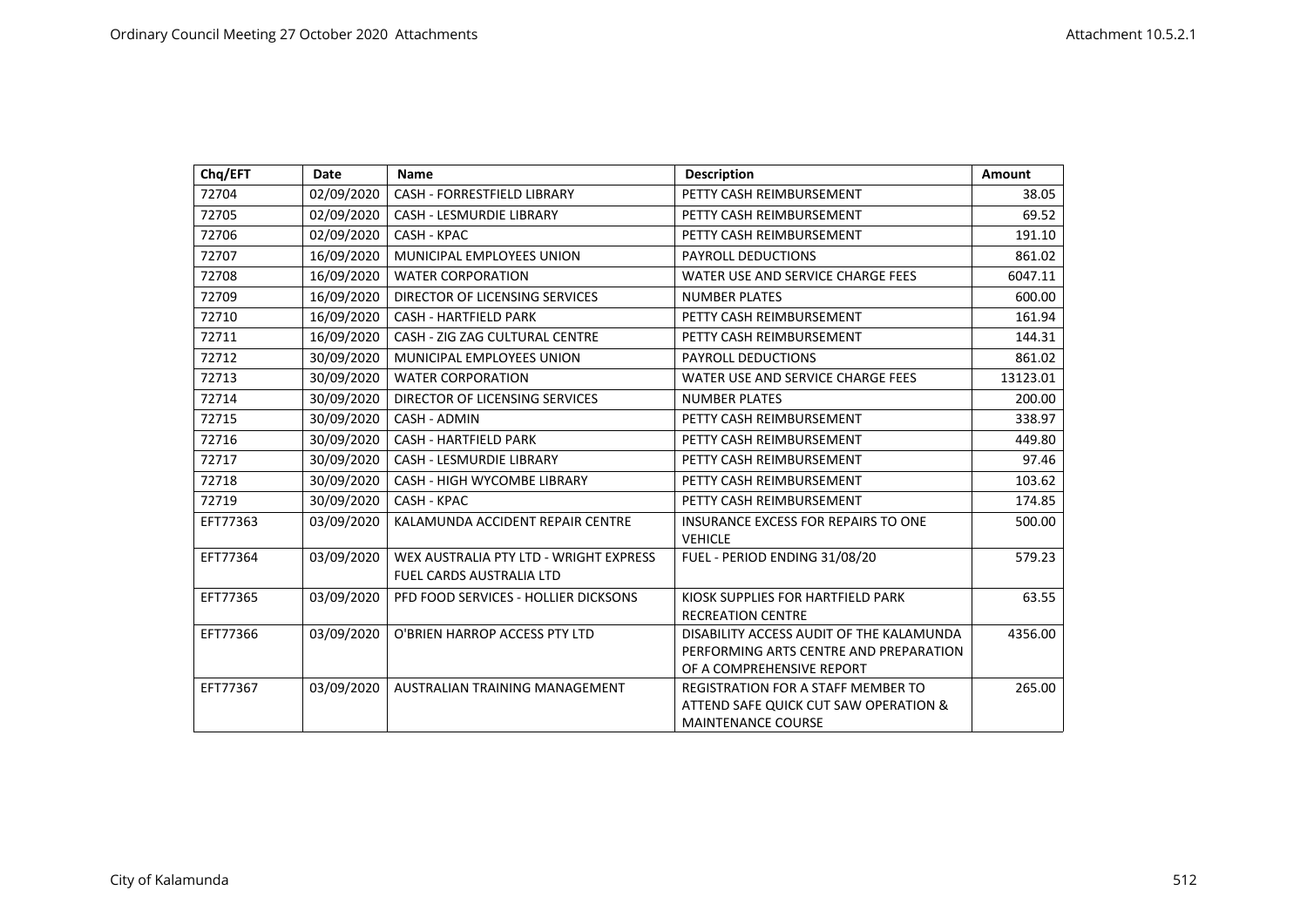| Chq/EFT  | Date       | <b>Name</b>                                                   | <b>Description</b>                                                                                                                    | Amount    |
|----------|------------|---------------------------------------------------------------|---------------------------------------------------------------------------------------------------------------------------------------|-----------|
| EFT77368 | 03/09/2020 | FOCUS CONSULTING WA PTY LTD                                   | ELECTRICAL ENGINEERING SERVICES - SCOTT<br>RESERVE OVAL TRANSPORTABLE ABLUTION<br>CABLE CALCULATIONS (ELECTRICAL SUPPLY)              | 726.00    |
| EFT77369 | 03/09/2020 | PENNY MADDISON - ARTIST                                       | SALE OF ARTWORK - RECOVERY EXHIBITION                                                                                                 | 455.00    |
| EFT77370 | 03/09/2020 | <b>AUSTRALIAN SERVICES UNION</b>                              | <b>PAYROLL DEDUCTIONS</b>                                                                                                             | 71.70     |
| EFT77371 | 03/09/2020 | CITY OF KALAMUNDA STAFF SOCIAL CLUB                           | <b>PAYROLL DEDUCTIONS</b>                                                                                                             | 180.00    |
| EFT77372 | 03/09/2020 | <b>BUNNINGS BUILDING SUPPLIES</b>                             | <b>HARDWARE SUPPLIES FOR VARIOUS</b><br><b>LOCATIONS</b>                                                                              | 338.41    |
| EFT77373 | 03/09/2020 | NAPA - A DIVISION OF GPC ASIA PACIFIC PTY<br><b>LTD</b>       | PLANT / VEHICLE PARTS                                                                                                                 | 280.12    |
| EFT77374 | 03/09/2020 | LANDGATE                                                      | LAND ENQUIRIES FOR VARIOUS LOCATIONS                                                                                                  | 567.60    |
| EFT77375 | 03/09/2020 | KALAMUNDA TOYOTA                                              | PLANT / VEHICLE PARTS                                                                                                                 | 746.37    |
| EFT77376 | 03/09/2020 | WA LOCAL GOVERNMENT ASSOCIATION                               | <b>REGISTRATION FOR A STAFF MEMBER TO</b><br>ATTEND LOCAL GOVT EMERGENCY<br>MANAGEMENT PREPARATION COURSE WALGA<br><b>COURSE DATE</b> | 688.00    |
| EFT77377 | 03/09/2020 | <b>MAXWELL ROBINSON &amp; PHELPS PEST</b><br>MANAGEMENT (MRP) | PEST CONTROL SERVICES                                                                                                                 | 290.00    |
| EFT77378 | 03/09/2020 | <b>MCLEODS BARRISTERS &amp; SOLICITORS</b>                    | <b>LEGAL EXPENSES</b>                                                                                                                 | 1329.68   |
| EFT77379 | 03/09/2020 | CLEANAWAY                                                     | WASTE / RECYCLING & BULK BIN DISPOSAL<br><b>SERVICES FEES</b>                                                                         | 268379.01 |
| EFT77380 | 03/09/2020 | <b>TELSTRA CORPORATION</b>                                    | <b>TELEPHONE EXPENSES</b>                                                                                                             | 7197.71   |
| EFT77381 | 03/09/2020 | LANDGATE - VALUATIONS                                         | <b>GROSS RENTAL VALUATION FEES FOR VARIOUS</b><br><b>LOCATIONS</b>                                                                    | 315.95    |
| EFT77382 | 03/09/2020 | <b>WALKERS HARDWARE (MITRE 10)</b>                            | <b>HARDWARE SUPPLIES</b>                                                                                                              | 277.76    |
| EFT77383 | 03/09/2020 | MCKAY EARTHMOVING PTY LTD                                     | PLANT EQUIPMENT AND OPERATOR HIRE FOR<br><b>VARIOUS LOCATIONS</b>                                                                     | 19559.40  |
| EFT77384 | 03/09/2020 | <b>BORAL CONSTRUCTION MATERIALS GROUP</b>                     | ROAD MATERIALS FOR VARIOUS LOCATIONS                                                                                                  | 3810.40   |
| EFT77385 | 03/09/2020 | <b>DOMUS NURSERY</b>                                          | <b>GARDEN SUPPLIES FOR VARIOUS LOCATIONS</b>                                                                                          | 1593.46   |
| EFT77386 | 03/09/2020 | <b>FASTA COURIERS</b>                                         | <b>COURIER FEES</b>                                                                                                                   | 183.96    |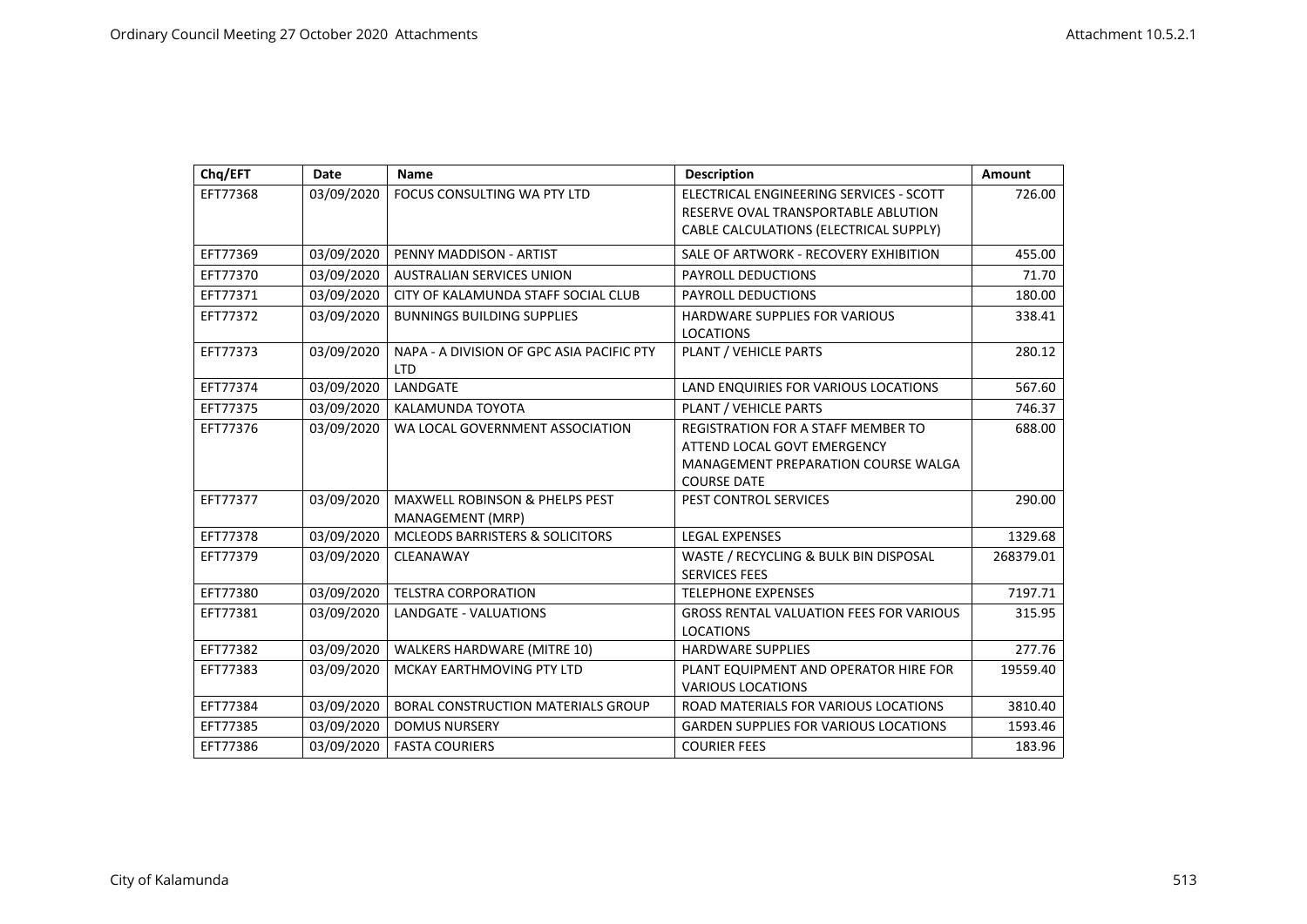| Chq/EFT  | Date       | <b>Name</b>                                                        | <b>Description</b>                                                | <b>Amount</b> |
|----------|------------|--------------------------------------------------------------------|-------------------------------------------------------------------|---------------|
| EFT77387 | 03/09/2020 | THE WATERSHED WATER SYSTEMS                                        | RETICULATION PARTS FOR VARIOUS RESERVES                           | 120.06        |
| EFT77388 | 03/09/2020 | <b>FORRESTFIELD MOWER CENTRE</b>                                   | SUPPLY OF HARDWARE / PLANT PARTS                                  | 430.00        |
| EFT77389 | 03/09/2020 | <b>MCINTOSH &amp; SON</b>                                          | PLANT / VEHICLE PARTS                                             | 28414.61      |
| EFT77390 | 03/09/2020 | <b>ALSCO LINEN SERVICE</b>                                         | LINEN HIRE / LAUNDRY SERVICES / CLEANING<br><b>SUPPLIES</b>       | 940.91        |
| EFT77391 | 03/09/2020 | <b>BRADOCK PODIATRY SERVICES PTY LTD</b>                           | PODIATRY SERVICES AT JACK HEALEY CENTRE                           | 1096.40       |
| EFT77392 | 03/09/2020 | LINDLEY CONTRACTING                                                | PLUMBING REPAIRS / MAINTENANCE FOR<br><b>VARIOUS LOCATIONS</b>    | 346.50        |
| EFT77393 | 03/09/2020 | <b>KALA BOB KATS PTY LTD</b>                                       | PLANT EQUIPMENT AND OPERATOR HIRE FOR<br><b>VARIOUS LOCATIONS</b> | 3646.50       |
| EFT77394 | 03/09/2020 | SYNERGY                                                            | <b>POWER CHARGES</b>                                              | 3827.65       |
| EFT77395 | 03/09/2020 | DEPARTMENT OF BIODIVERSITY,<br><b>CONSERVATION AND ATTRACTIONS</b> | ANNUAL ALL PARKS CONCESSION PASS X 5                              | 337.48        |
| EFT77396 | 03/09/2020 | <b>ALINTA ENERGY</b>                                               | <b>GAS CHARGES</b>                                                | 16.35         |
| EFT77397 | 03/09/2020 | STEWART & HEATON CLOTHING CO PTY LTD                               | FIRE PROTECTION WEAR / SUPPLIES                                   | 6.02          |
| EFT77398 | 03/09/2020 | <b>GRONBEK SECURITY</b>                                            | SECURITY KEY SERVICES TO VARIOUS<br><b>LOCATIONS</b>              | 157.50        |
| EFT77399 | 03/09/2020 | <b>GRIMES CONTRACTING PTY LTD</b>                                  | CONTRACTOR BUILDING MAINTENANCE FOR<br><b>VARIOUS BUILDINGS</b>   | 3252.87       |
| EFT77400 | 03/09/2020 | <b>BGC ASPHALT</b>                                                 | ROAD MATERIALS FOR VARIOUS LOCATIONS                              | 977.62        |
| EFT77401 | 03/09/2020 | WA LIMESTONE COMPANY                                               | ROAD MATERIALS FOR VARIOUS LOCATIONS                              | 3487.59       |
| EFT77402 | 03/09/2020 | KALAMUNDA STATE EMERGENCY SERVICE<br>(SES)                         | REIMBURSEMENT - GOODS AND SERVICES                                | 2180.84       |
| EFT77403 | 03/09/2020 | <b>BUCHER MUNICIPAL PTY LTD</b>                                    | PLANT / VEHICLE PARTS                                             | 476.43        |
| EFT77404 | 03/09/2020 | <b>GREEN SKILLS (ECOJOBS)</b>                                      | LABOUR ASSISTANCE FOR TREE PLANTING AT<br><b>WOODLUPINE BROOK</b> | 4950.00       |
| EFT77405 | 03/09/2020 | OCE CORPORATE PTY LTD - OFFICE CLEANING<br><b>EXPERTS</b>          | CLEANING SERVICES / CONSUMABLES FOR<br><b>VARIOUS LOCATIONS</b>   | 550.00        |
| EFT77406 | 03/09/2020 | <b>GCS SERVICES</b>                                                | PLUMBING SERVICES TO VARIOUS LOCATIONS                            | 460.21        |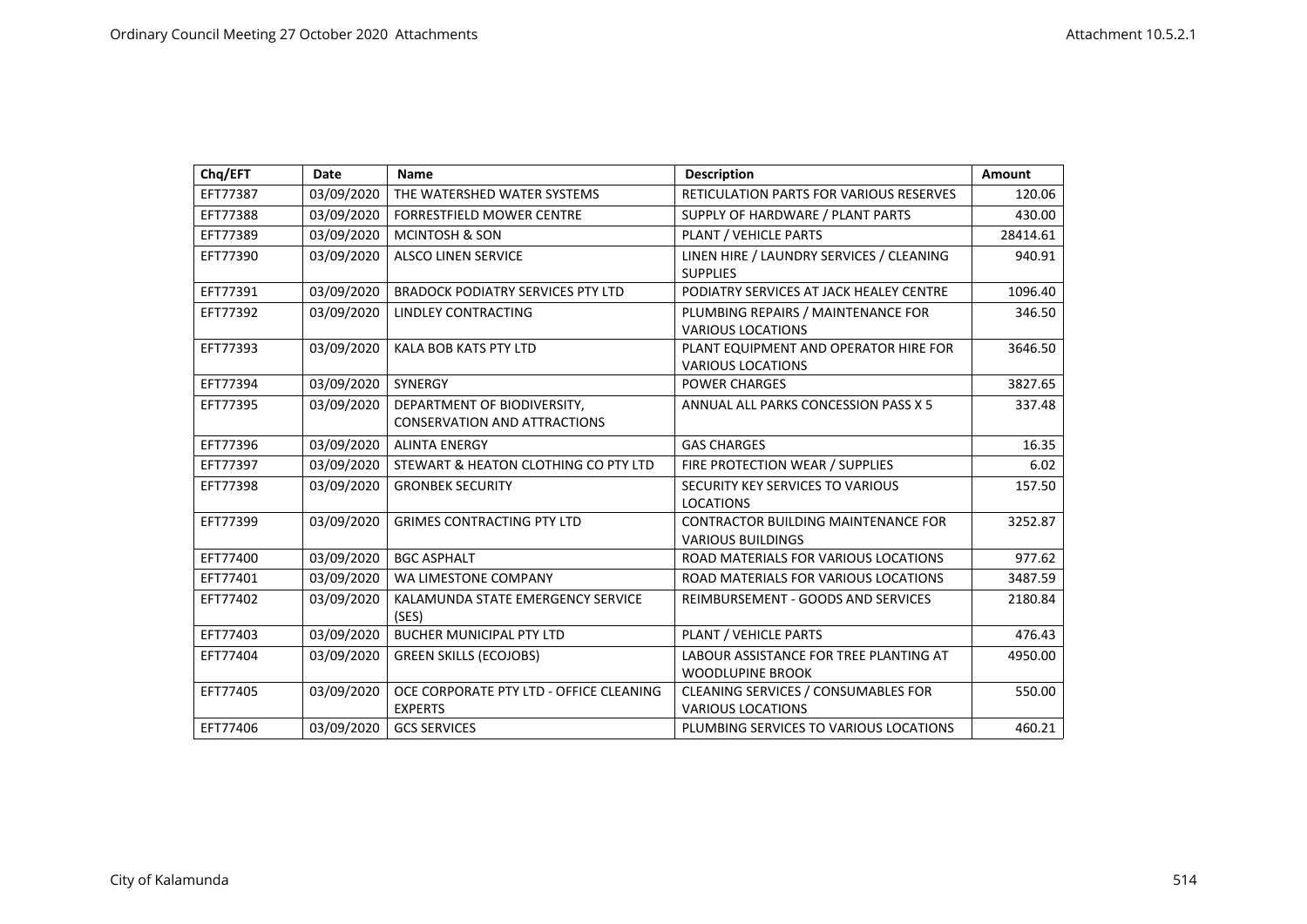| Chq/EFT  | Date       | Name                                                                    | <b>Description</b>                                                                                                                                 | <b>Amount</b> |
|----------|------------|-------------------------------------------------------------------------|----------------------------------------------------------------------------------------------------------------------------------------------------|---------------|
| EFT77407 | 03/09/2020 | <b>TOTAL EDEN PTY LTD</b>                                               | SUPPLY RETICULATION AND ASSOCIATED<br><b>MATERIALS AS REQUIRED</b>                                                                                 | 1784.32       |
| EFT77408 | 03/09/2020 | <b>HAWLEY'S BOBCAT SERVICE</b>                                          | PLANT EQUIPMENT AND OPERATOR HIRE FOR<br><b>VARIOUS LOCATIONS</b>                                                                                  | 6409.54       |
| EFT77409 | 03/09/2020 | LPNLC PTY LTD T/A KELYN TRAINING SERVICES                               | <b>REGISTRATION FOR A STAFF MEMBER TO</b><br>ATTEND IMPLEMENT TRAFFIC MANAGEMENT<br>PLAN & CONTROL TRAFFIC WITH A STOP-SLOW<br><b>BAT TRAINING</b> | 565.00        |
| EFT77410 | 03/09/2020 | <b>LOCAL GOVERNMENT PROFESSIONALS</b><br>AUSTRALIA (WA DIVISION)        | ANNUAL MEMBERSHIP FOR A STAFF MEMBER                                                                                                               | 531.00        |
| EFT77411 | 03/09/2020 | <b>TECHNOLOGY ONE LTD</b>                                               | INTRAMAPS SUBSCRIPTION PLAN LICENCE FEES<br>- PERIOD 30/06/20 - 29/06/21                                                                           | 39265.60      |
| EFT77412 | 03/09/2020 | AMEREX FIRE (WA) (E FIRE AND SAFETY)                                    | FIRE EQUIPMENT MAINTENANCE FOR VARIOUS<br><b>LOCATIONS</b>                                                                                         | 429.00        |
| EFT77413 | 03/09/2020 | MOIRA A COURT                                                           | SALE OF ARTWORK - RECOVERY EXHIBITION                                                                                                              | 59.50         |
| EFT77414 | 03/09/2020 | HAYS SPECIALIST RECRUITMENT (AUSTRALIA)<br>PTY LTD                      | HIRE OF TEMPORARY STAFF FOR ADMIN /<br><b>DEPOT</b>                                                                                                | 4839.36       |
| EFT77415 | 03/09/2020 | SWAN ANIMAL HAVEN ASSOC INC                                             | <b>KENNEL LICENCE FEE REFUND</b>                                                                                                                   | 200.00        |
| EFT77416 | 03/09/2020 | MIRACLE RECREATION EQUIPMENT                                            | PLAYGROUND REPAIRS & MAINTENANCE AT<br><b>FLEMING RESERVE</b>                                                                                      | 577.50        |
| EFT77417 | 03/09/2020 | OFFICEWORKS SUPERSTORES PTY LTD                                         | OFFICE SUPPLIES / STATIONERY                                                                                                                       | 1184.53       |
| EFT77418 | 03/09/2020 | <b>WOOLWORTHS GROUP LIMITED</b>                                         | <b>GROCERY SUPPLIES</b>                                                                                                                            | 148.00        |
| EFT77419 | 03/09/2020 | <b>HILLS GAS SUPPLY</b>                                                 | SUPPLY OF BOTTLED GAS FOR VARIOUS<br><b>LOCATIONS</b>                                                                                              | 100.00        |
| EFT77420 | 03/09/2020 | <b>GLENDA DAWN CHARLTON (PODIATRY)</b>                                  | PODIATRY SERVICES AT JACK HEALEY CENTRE                                                                                                            | 777.92        |
| EFT77421 | 03/09/2020 | <b>GLENN STERLE - FORRESTFIELD / HIGH</b><br>WYCOMBE BRANCH - WA LABOUR | <b>KEY BOND REFUND</b>                                                                                                                             | 50.00         |
| EFT77422 | 03/09/2020 | <b>HW &amp; ASSOCIATES</b>                                              | COST MANAGEMENT SERVICES FOR THE<br>DESIGN, DOCUMENTATION AND CONTRACT                                                                             | 1980.00       |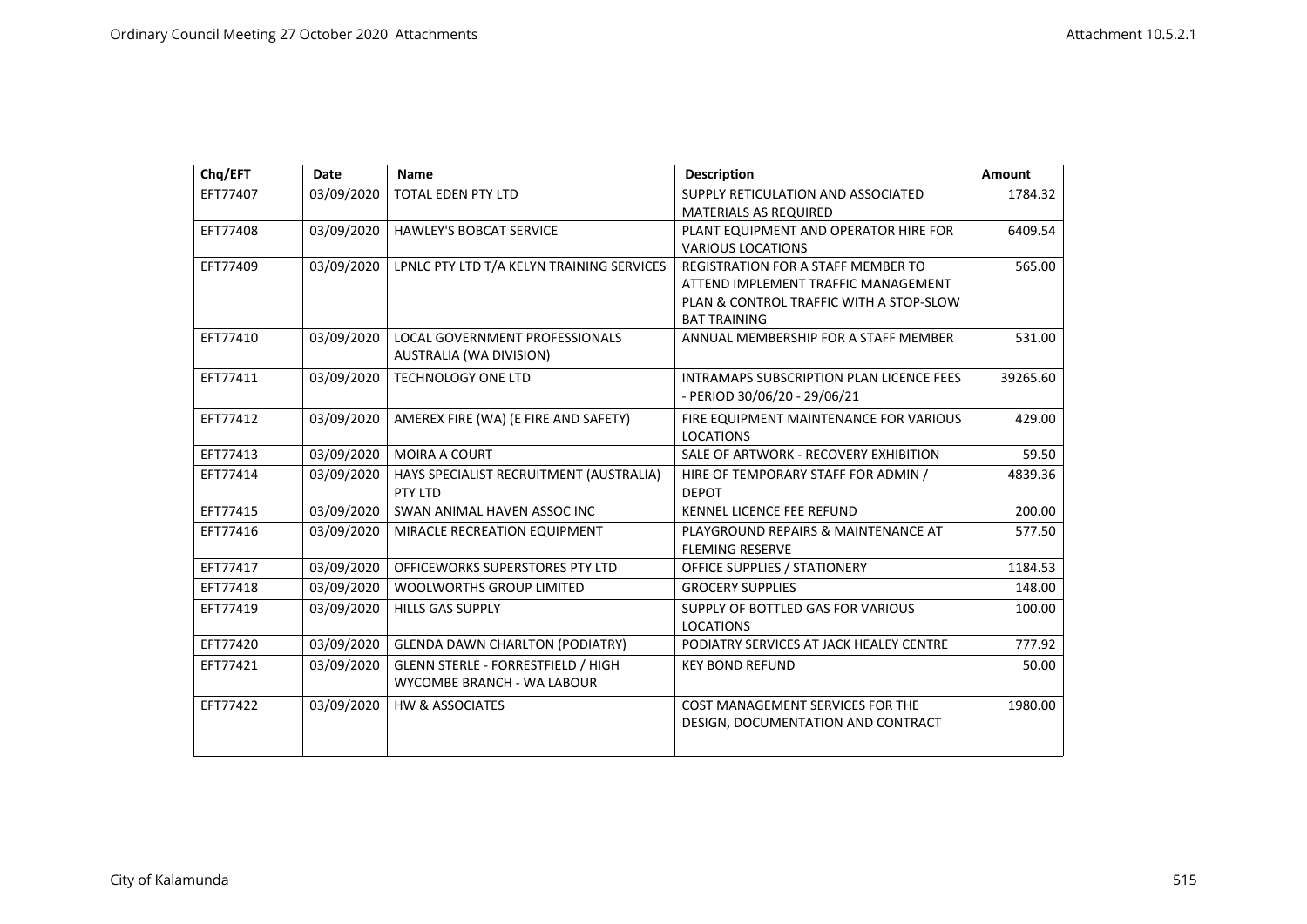| Chq/EFT  | Date       | <b>Name</b>                          | <b>Description</b>                              | Amount   |
|----------|------------|--------------------------------------|-------------------------------------------------|----------|
|          |            |                                      | ADMINISTRATION FOR THE KALAMUNDA                |          |
|          |            |                                      | <b>COMMUNITY CENTRE</b>                         |          |
|          |            |                                      |                                                 |          |
| EFT77423 | 03/09/2020 | <b>TATIA SLY</b>                     | PART DOG STERILISATION FEE REFUND               | 30.00    |
| EFT77424 | 03/09/2020 | HARVEY NORMAN AV/IT SUPERSTORE       | SUPPLY OF 2 MOBILE PHONES FOR                   | 894.00   |
|          |            | <b>MIDLAND</b>                       | <b>OPERATIONS CENTRE</b>                        |          |
| EFT77425 | 03/09/2020 | <b>ROSE SMART</b>                    | <b>MAINTAIN ROSE BEDS AT VARIOUS LOCATIONS</b>  | 8495.75  |
| EFT77426 | 03/09/2020 | <b>CANNING MEWS STRATA</b>           | <b>KEY BOND REFUND</b>                          | 50.00    |
| EFT77427 | 03/09/2020 | DRAINFLOW SERVICES PTY LTD           | CLEANING / MAINTAINING STORM WATER              | 20246.05 |
|          |            |                                      | <b>DRAINS</b>                                   |          |
| EFT77428 | 03/09/2020 | <b>BEAVER TREE SERVICES</b>          | <b>GENERAL TREE SERVICES / UNDER POWERLINES</b> | 52568.56 |
|          |            |                                      | PRUNING FOR VARIOUS LOCATIONS                   |          |
| EFT77429 | 03/09/2020 | <b>KARIN HOTCHKIN</b>                | SALE OF ARTWORK - RECOVERY EXHIBITION           | 672.00   |
| EFT77430 | 03/09/2020 | ACS FABRICATION (WA) PTY LTD         | SUPPLY AND FIT ALLOY BOXES AND WATER            | 2420.00  |
|          |            |                                      | <b>TANK TO DRAINAGE TRAILER</b>                 |          |
| EFT77431 | 03/09/2020 | <b>BIG SKY ENTERTAINMENT PTY LTD</b> | ELTON JOHN TRIBUTE PERFORMANCE BY NOAH          | 1100.00  |
|          |            |                                      | SHILKIN MORNING MUSIC AUGUST 2020               |          |
| EFT77432 | 03/09/2020 | <b>SARAH KEIRLE</b>                  | SALE OF ARTWORK - RECOVERY EXHIBITION           | 269.50   |
| EFT77433 | 03/09/2020 | DANIELLE JANE WISNIEWSKI             | <b>KEY BOND REFUND</b>                          | 50.00    |
| EFT77434 | 03/09/2020 | <b>KALAMUNDA ELECTRICS</b>           | 1. ELECTRICAL REPAIRS / MAINTENANCE FOR         | 41499.33 |
|          |            |                                      | <b>VARIOUS LOCATIONS</b>                        |          |
|          |            |                                      | 2. PROVIDE UNDERGROUND MAINS CABLING            |          |
|          |            |                                      | TO 326 HALE ROAD                                |          |
|          |            |                                      | 3. PROVIDE NEW STREET LIGHTING & REMOVAL        |          |
|          |            |                                      | OF EXISTING POLE AT WOOWORTHS DRIVE             |          |
|          |            |                                      | <b>FORRESTFIELD</b>                             |          |
|          |            |                                      | 4. INSPECT FITTINGS ONSITE & SUPPLY NEW &       |          |
|          |            |                                      | SPARE FOR FUTURE USE AT JACARANDA               |          |
|          |            |                                      | <b>SPRINGS</b>                                  |          |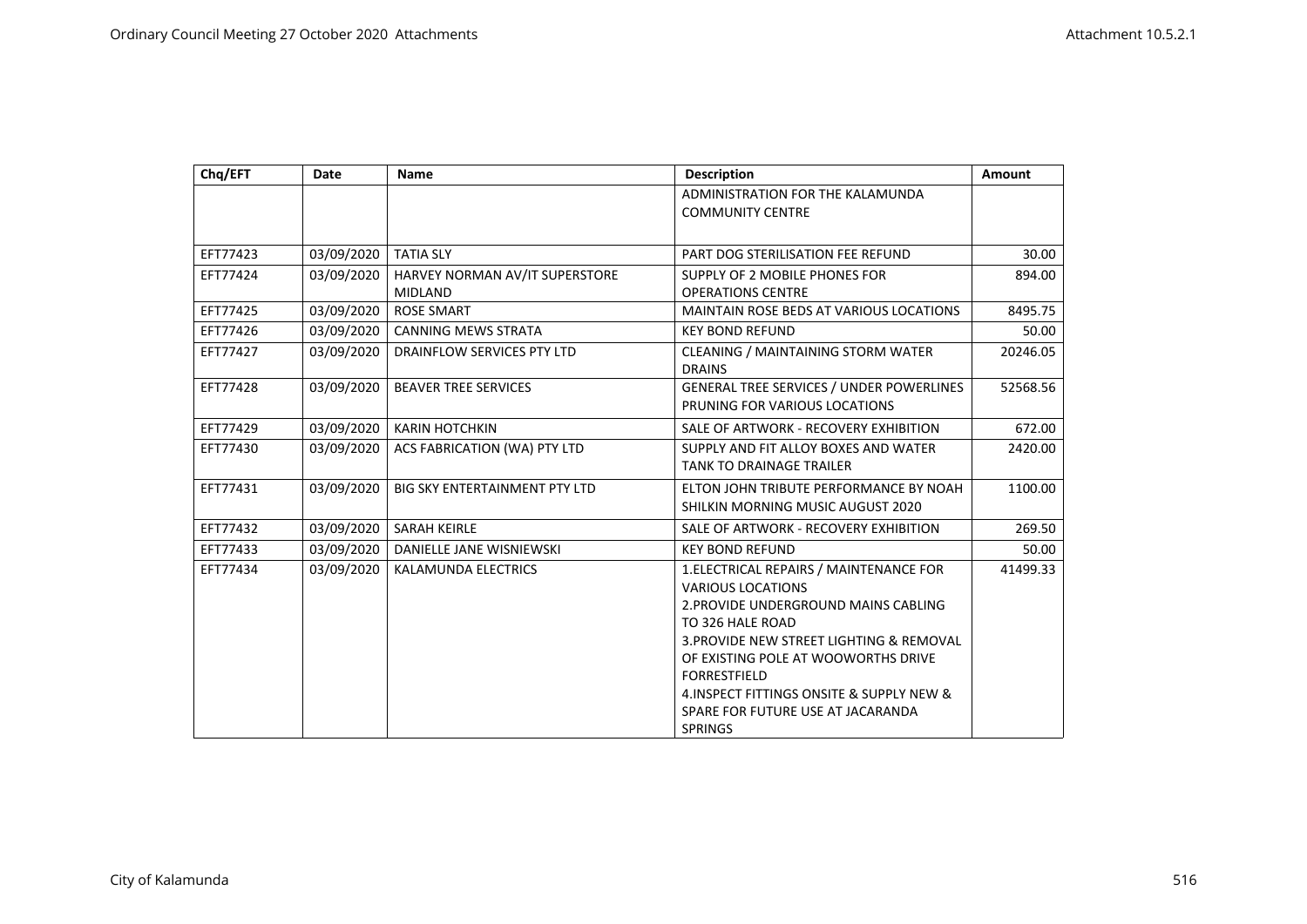| Chq/EFT  | Date       | <b>Name</b>                                              | <b>Description</b>                                                                                                                                  | Amount   |
|----------|------------|----------------------------------------------------------|-----------------------------------------------------------------------------------------------------------------------------------------------------|----------|
|          |            |                                                          | 5.SUPPLY NEW UN-METERED SUPPLY PIT AT<br><b>RAILWAY ROAD</b>                                                                                        |          |
|          |            |                                                          |                                                                                                                                                     |          |
|          |            |                                                          |                                                                                                                                                     |          |
| EFT77435 | 03/09/2020 | <b>DMC CLEANING</b>                                      | CLEANING SERVICES / CONSUMABLES FOR<br><b>OPERATIONS CENTRE</b>                                                                                     | 290.40   |
| EFT77436 | 03/09/2020 | <b>LOKESH GOPALAN</b>                                    | <b>KEY &amp; HALL BOND REFUND</b>                                                                                                                   | 250.00   |
| EFT77437 | 03/09/2020 | <b>SANDRA A HALL</b>                                     | SALE OF ARTWORK - RECOVERY EXHIBITION                                                                                                               | 455.00   |
| EFT77438 | 03/09/2020 | ASHJAD PTY LTD T/A CUROST MILK SUPPLY                    | MILK SUPPLY FOR OPERATIONS CENTRE                                                                                                                   | 187.56   |
| EFT77439 | 03/09/2020 | A1 TROJAN PEST CONTROL                                   | PEST CONTROL SERVICES FOR VARIOUS<br><b>LOCATIONS</b>                                                                                               | 588.00   |
| EFT77440 | 03/09/2020 | SPARKS REFRIGERATION AND<br><b>AIRCONDITIONING</b>       | DEGASSING OF 111 FRIDGES & 27<br><b>AIRCONDITIONERS</b>                                                                                             | 1290.30  |
| EFT77441 | 03/09/2020 | TALIS CONSULTANTS PTY LTD ATF TALIS UNIT<br><b>TRUST</b> | FEE FOR ENGINEERING DESIGN CONSULTANCY<br>SERVICES AT WALLISTON TRANSFER STATION<br>PART OF ONGOING CONSULTANCY SERVICES<br><b>FOR DWER LICENCE</b> | 598.13   |
| EFT77442 | 03/09/2020 | STAN THE TYRE MAN ( STAN'S TYRE SERVICE<br>WA)           | <b>PLANT / VEHICLE PARTS</b>                                                                                                                        | 896.50   |
| EFT77443 | 03/09/2020 | <b>MAIA FINANCIAL PTY LIMITED</b>                        | VARIOUS LEASE AGREEMENT FEES -PERIOD 1<br>OCTOBER 2020 - 30 JUNE 2021                                                                               | 10135.06 |
| EFT77444 | 03/09/2020 | <b>REMPLAN</b>                                           | ECONOMY SUBSCRIPTION RENEWAL FEE TO 1<br>SEPTEMBER 2021                                                                                             | 5280.00  |
| EFT77445 | 03/09/2020 | <b>MARGARET THORNTON</b>                                 | SALE OF ARTWORK - RECOVERY EXHIBITION                                                                                                               | 210.00   |
| EFT77446 | 03/09/2020 | KDD CONVEYANCING SERVICES PTY LTD                        | REFUND OF ADDITIONAL PAYMENT MADE AT<br>SETTLEMENT IN ERROR BY AGENT                                                                                | 363.76   |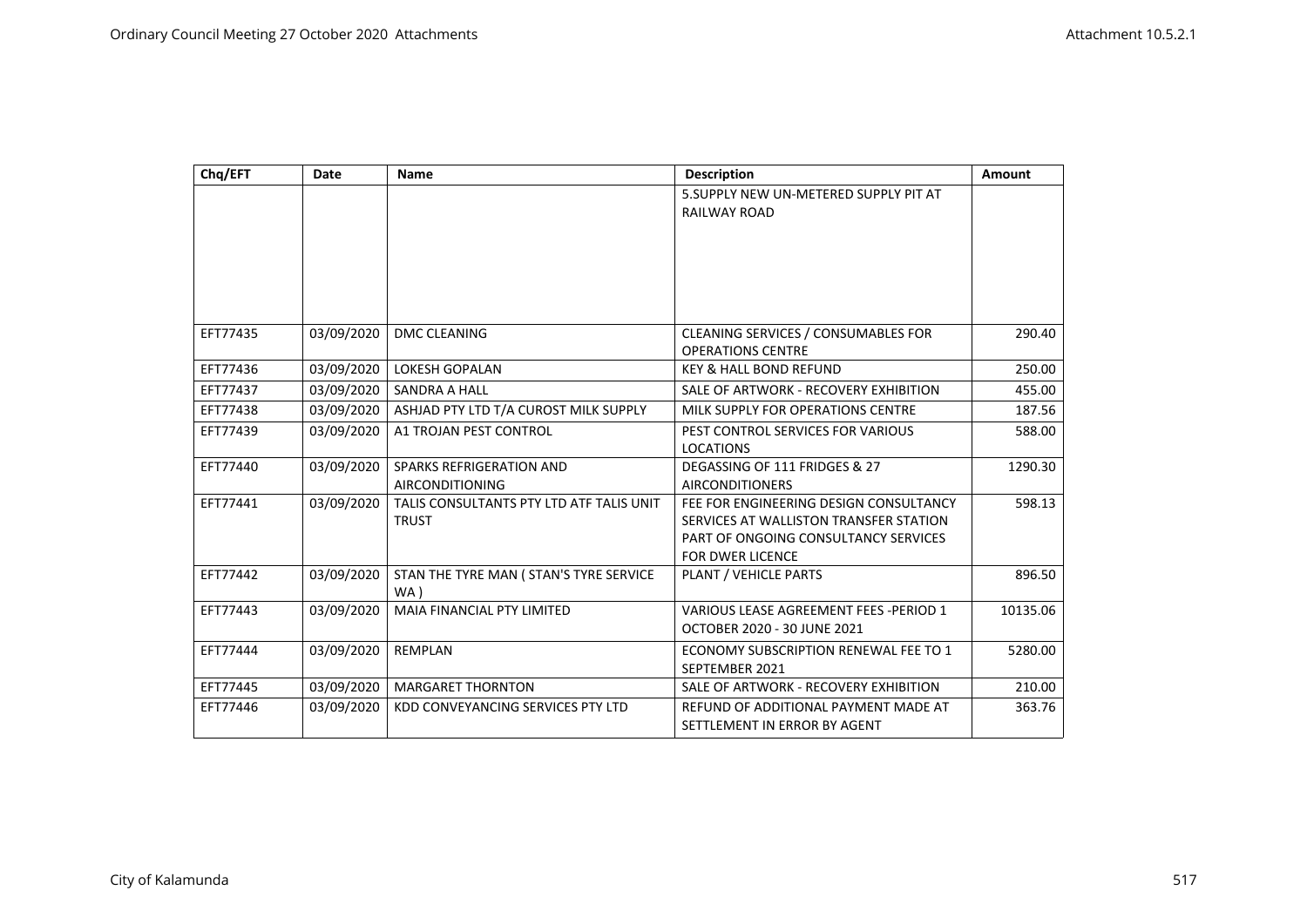| Chq/EFT  | Date       | <b>Name</b>                                                     | <b>Description</b>                                                                              | Amount   |
|----------|------------|-----------------------------------------------------------------|-------------------------------------------------------------------------------------------------|----------|
| EFT77447 | 03/09/2020 | PROMOTIONAL EXPOSURE                                            | 50% FINAL INSTALMENT FROM TICKET INCOME<br>FOR COMEDY GOLD 2020                                 | 1760.00  |
| EFT77448 | 03/09/2020 | SG FLEET AUSTRALIA PTY LTD                                      | STAFF CONTRIBUTIONS TO NOVATED LEASES                                                           | 1181.28  |
| EFT77449 | 03/09/2020 | <b>RUSTY ROO</b>                                                | SALE OF ARTWORK - RECOVERY EXHIBITION                                                           | 1435.00  |
| EFT77450 | 03/09/2020 | <b>MARKET CREATIONS</b>                                         | <b>MARKETING &amp; TECHNOLOGY SERVICE FEES &amp;</b><br>MONTHLY CLOUD HOSTING SERVICES          | 26345.65 |
| EFT77451 | 03/09/2020 | <b>MARK TAGG</b>                                                | PART 12 MONTH MEMBERSHIP REFUND DUE<br>TO HWRC 24/7 CLOSING DUE TO COVID-19                     | 297.55   |
| EFT77452 | 03/09/2020 | <b>SPLIT SCREEN PRODUCTIONS</b>                                 | VIDEO PRODUCTION WITH THE MAYOR - ZIG<br>ZAG, STIRK PARK, LINCOLN PARK, EVERETT<br><b>PLACE</b> | 1100.00  |
| EFT77453 | 03/09/2020 | <b>ENTIRE FIRE MANAGEMENT</b>                                   | <b>INSTALLATION OF NEW FIREBREAK &amp; CULVERT</b><br>AT 126 RIDGEHILL ROAD GOOSEBERRY HILL     | 20944.00 |
| EFT77454 | 03/09/2020 | DOWSING GROUP PTY LTD                                           | SUPPLY AND INSTALL RENEWAL OF EXISTING<br>PATHWAY AT VARIOUS LOCATIONS                          | 42322.35 |
| EFT77455 | 03/09/2020 | BELGRAVIA HEALTH & LEISURE GROUP PTY<br><b>LTD</b>              | KALAMUNDA WATER PARK - QUARTERLY<br>PAYMENT MARCH - JUNE 2019 RFT1711                           | 70098.49 |
| EFT77456 | 03/09/2020 | <b>EMPLOYEECONNECT PTY LTD</b>                                  | MONTHLY SOFTWARE AND SERVICE FOR PRO<br>FOR JULY & AUGUST 2020                                  | 5902.91  |
| EFT77457 | 03/09/2020 | <b>CROWE</b>                                                    | PROFESSIONAL SERVICES RENDERED: COVID-19<br>CRISIS RELIEF FUNDING PROCESS REVIEW                | 6600.00  |
| EFT77458 | 03/09/2020 | ORACLE CUSTOMER MANAGEMENT<br>SOLUTIONS PTY LTD T/AS ORACLE CMS | <b>ORACLE AFTER HOURS SERVICE - AUGUST 2020</b>                                                 | 1638.89  |
| EFT77459 | 03/09/2020 | TYRE STORAGE AND RECOVERY WA (TSR WA)                           | COLLECTION AND RECYCLING OF TYRES FROM<br>THE WALLISTON TRANSFER STATION                        | 928.32   |
| EFT77460 | 03/09/2020 | INDUSTRIAL RECRUITMENT PARTNERS (IRP)<br>PTY LTD                | HIRE OF TEMPORARY STAFF FOR DEPOT /<br><b>ADMIN</b>                                             | 2449.70  |
| EFT77461 | 03/09/2020 | AVANTGARDE TECHNOLOGIES PTY LTD                                 | CONSULTING SERVICES FOR IT DEPARTMENT                                                           | 7139.00  |
| EFT77462 | 03/09/2020 | <b>HILLS MOTO &amp; MOWERS WA</b>                               | PLANT / VEHICLE PARTS                                                                           | 45.00    |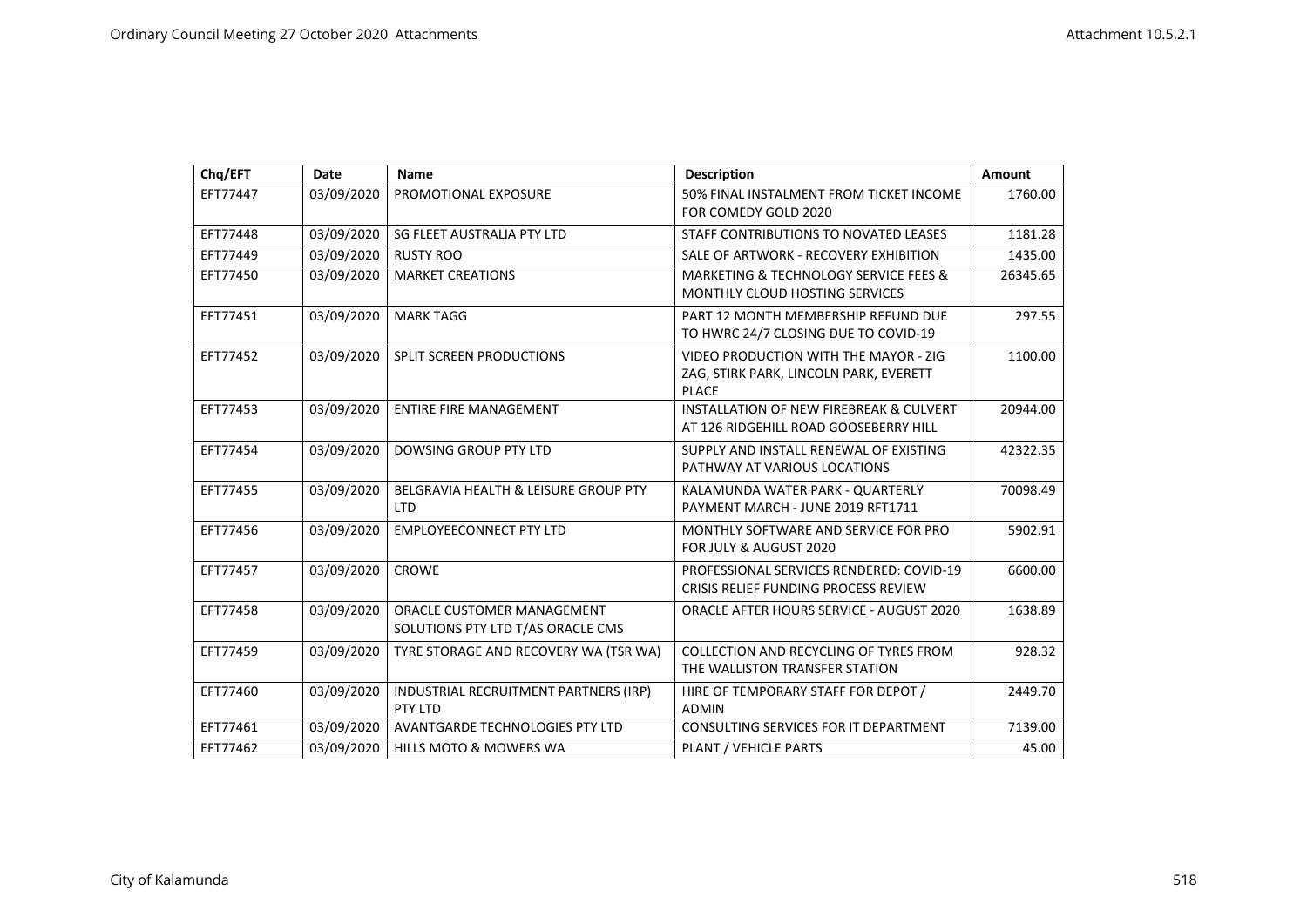| Chq/EFT  | Date       | <b>Name</b>                                                               | <b>Description</b>                                                                                                                                 | <b>Amount</b> |
|----------|------------|---------------------------------------------------------------------------|----------------------------------------------------------------------------------------------------------------------------------------------------|---------------|
| EFT77463 | 03/09/2020 | <b>ERIC &amp; LYDIE ENGLAENDER</b>                                        | <b>RATES REFUND</b>                                                                                                                                | 944.01        |
| EFT77464 | 03/09/2020 | AUSSIE BROADBAND ENTERPRISE PTY LTD                                       | NBN SERVICES AT HIGH WYCOMBE LIBRARY -<br>PERIOD 21/08/20 - 20/09/20                                                                               | 109.00        |
| EFT77465 | 03/09/2020 | PROSSER 2015 PTY LTD T/AS MADDINGTON<br><b>TOYOTA</b>                     | SUPPLY & DELIVERY OF 1 COASTER BUS WITH<br><b>MODIFICATIONS INCLUDING INSPECTION &amp;</b><br><b>PERMIT FEES</b>                                   | 134858.40     |
| EFT77466 | 03/09/2020 | <b>CIVCON CIVIL &amp; PROJECT MANAGEMENT</b>                              | PROGRESS CLAIM 3 - HALE ROAD &<br>WOOLWORTHS DRIVE UPGRADE CIVIL<br><b>CONSTRUCTION</b>                                                            | 225658.05     |
| EFT77467 | 03/09/2020 | DRIVER RISK MANAGEMENT PTY LTD                                            | <b>REGISTRATION FOR STAFF MEMBERS TO</b><br>ATTEND DRIVER RISK MANANGEMENT DRIVE<br><b>VEHICLE UNDER OPERATIONAL CONDITIONS</b><br><b>TRAINING</b> | 3014.00       |
| EFT77468 | 03/09/2020 | <b>SALIENT SOLUTIONS</b>                                                  | 12 MONTH JINGLE SERVICE SUBSCRIPTION                                                                                                               | 800.00        |
| EFT77469 | 03/09/2020 | TAYA DE LA PAIR                                                           | PART 6 MONTH MEMBERSHIP REFUND DUE TO<br>HWRC 24/7 GYM CLOSING DUE TO COVID-19                                                                     | 128.40        |
| EFT77470 | 16/09/2020 | <b>CHRISTINE J OXBERRY</b>                                                | CONSIGNMENT SUPPLIER - ZIG ZAG CULTURAL<br>CENTRE - 01/08/20 - 31/08/20                                                                            | 14.00         |
| EFT77471 | 16/09/2020 | WEX AUSTRALIA PTY LTD - WRIGHT EXPRESS<br><b>FUEL CARDS AUSTRALIA LTD</b> | FUEL - PERIOD ENDING 14/09/20                                                                                                                      | 888.71        |
| EFT77472 | 16/09/2020 | PLANT FORCE INVESTMENTS PTY LTD T/AS<br><b>PLANTRITE</b>                  | SUPPLY & DELIVERY OF VARIOUS PLANTS FOR<br><b>BUSH PROGRAM SCHOOL ENVIRONMENTAL</b><br><b>EDUCATION</b>                                            | 1416.80       |
| EFT77473 | 16/09/2020 | PFD FOOD SERVICES - HOLLIER DICKSONS                                      | KIOSK SUPPLIES FOR HARTFIELD PARK<br><b>RECREATION CENTRE</b>                                                                                      | 267.60        |
| EFT77474 | 16/09/2020 | PERTH REGION TOURISM ORGANISATION INC<br>T/A DESTINATION PERTH            | SUBSIDISED STORY COLLABORATION -<br><b>DESTINATION WA</b>                                                                                          | 3960.00       |
| EFT77475 | 16/09/2020 | <b>COLLECTOR OF PUBLIC MONIES (CENTRELINK)</b>                            | <b>CENTREPAY TRANSACTION FEES FOR AUGUST</b><br>2020                                                                                               | 83.82         |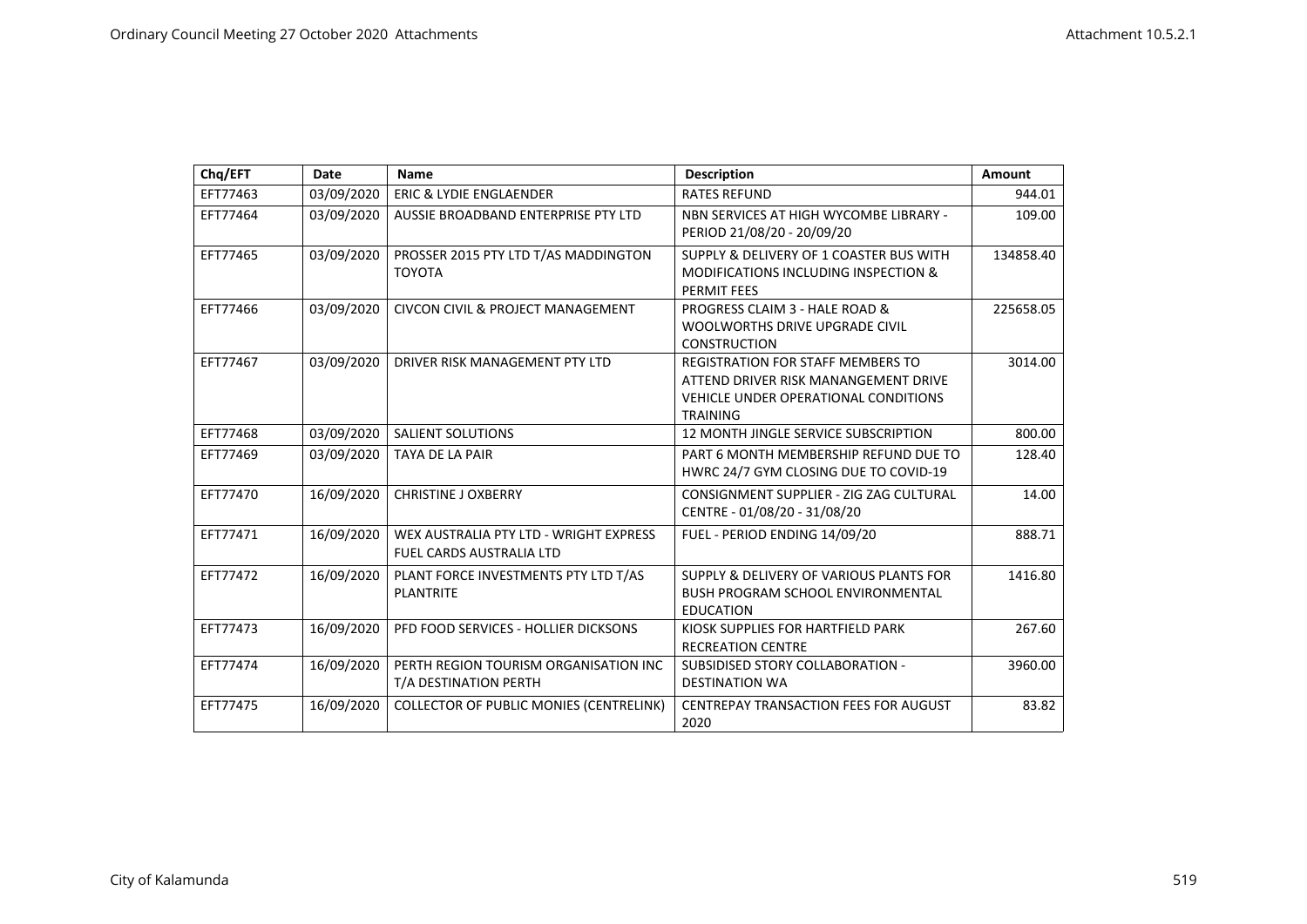| Chq/EFT  | Date       | <b>Name</b>                                                 | <b>Description</b>                                                                                                                  | <b>Amount</b> |
|----------|------------|-------------------------------------------------------------|-------------------------------------------------------------------------------------------------------------------------------------|---------------|
| EFT77476 | 16/09/2020 | SURF LIFE SAVING WESTERN AUSTRALIA                          | <b>REGISTRATION FOR A CPR REFRESHER COURSE</b><br>FOR RECREATION STAFF MEMBERS                                                      | 504.00        |
| EFT77477 | 16/09/2020 | ELEMENT ADVISORY PTY LTD                                    | PROFESSIONAL PLANNING SERVICES FOR<br>FORRESTFIELD NORTH STRUCTURE PLAN                                                             | 5424.65       |
| EFT77478 | 16/09/2020 | ID CONSULTING PTY LTD (INFORMED<br>DECISIONS)               | QUARTERLY INVOICE FOR ECONOMY.ID,<br>FORECAST.ID, ATLAS.ID, PROFILE.ID<br>SUBSCRIPTION FEE COVERS 3 MONTHS FROM<br><b>JULY 2020</b> | 10780.00      |
| EFT77479 | 16/09/2020 | DOT ULIJN (DOT BLASZCZAK)                                   | CONSIGNMENT SUPPLIER - ZIG ZAG CULTURAL<br>CENTRE - 01/08/20 - 31/08/20                                                             | 31.50         |
| EFT77480 | 16/09/2020 | <b>VIP CARPET AND UPHOLSTERY CLEANING</b><br><b>SERVICE</b> | CARPET CLEANING AT VARIOUS LOCATIONS                                                                                                | 2563.00       |
| EFT77481 | 16/09/2020 | LIBERAL PARTY OF WA - BINGO FUNDRAISER                      | <b>HALL &amp; KEY BOND REFUND</b>                                                                                                   | 750.00        |
| EFT77482 | 16/09/2020 | JEFFREY & ELAINE ISAAC                                      | <b>BUILDING APPLICATION FEE REFUND</b>                                                                                              | 61.65         |
| EFT77483 | 16/09/2020 | <b>ROBYN BEARDSELL</b>                                      | CONSIGNMENT SUPPLIER - ZIG ZAG CULTURAL<br>CENTRE - 01/08/20 - 31/08/20                                                             | 101.50        |
| EFT77484 | 16/09/2020 | <b>CAROL A CRUTE</b>                                        | CONSIGNMENT SUPPLIER - ZIG ZAG CULTURAL<br>CENTRE - 01/08/20 - 31/08/20                                                             | 10.50         |
| EFT77485 | 16/09/2020 | <b>JULIE COLACE</b>                                         | <b>KEY &amp; HALL BOND REFUND</b>                                                                                                   | 1050.00       |
| EFT77486 | 16/09/2020 | <b>LESLEY BOYD</b>                                          | COUNCILLOR ALLOWANCE - 01/09/20 -<br>30/09/20                                                                                       | 2131.67       |
| EFT77487 | 16/09/2020 | <b>BRIAN &amp; ALEXANDRA SPENCER</b>                        | <b>RATES REFUND</b>                                                                                                                 | 190.67        |
| EFT77488 | 16/09/2020 | KATHLEEN (KATHY) RITCHIE                                    | COUNCILLOR ALLOWANCE - 01/09/20 -<br>30/09/20                                                                                       | 2131.67       |
| EFT77489 | 16/09/2020 | <b>BEVERLEY C MORRIS</b>                                    | CONSIGNMENT SUPPLIER - ZIG ZAG CULTURAL<br>CENTRE - 01/08/20 - 31/08/20                                                             | 52.50         |
| EFT77490 | 16/09/2020 | <b>GILL BAXTER</b>                                          | CONSIGNMENT SUPPLIER - ZIG ZAG CULTURAL<br>CENTRE - 01/08/20 - 31/08/20                                                             | 118.30        |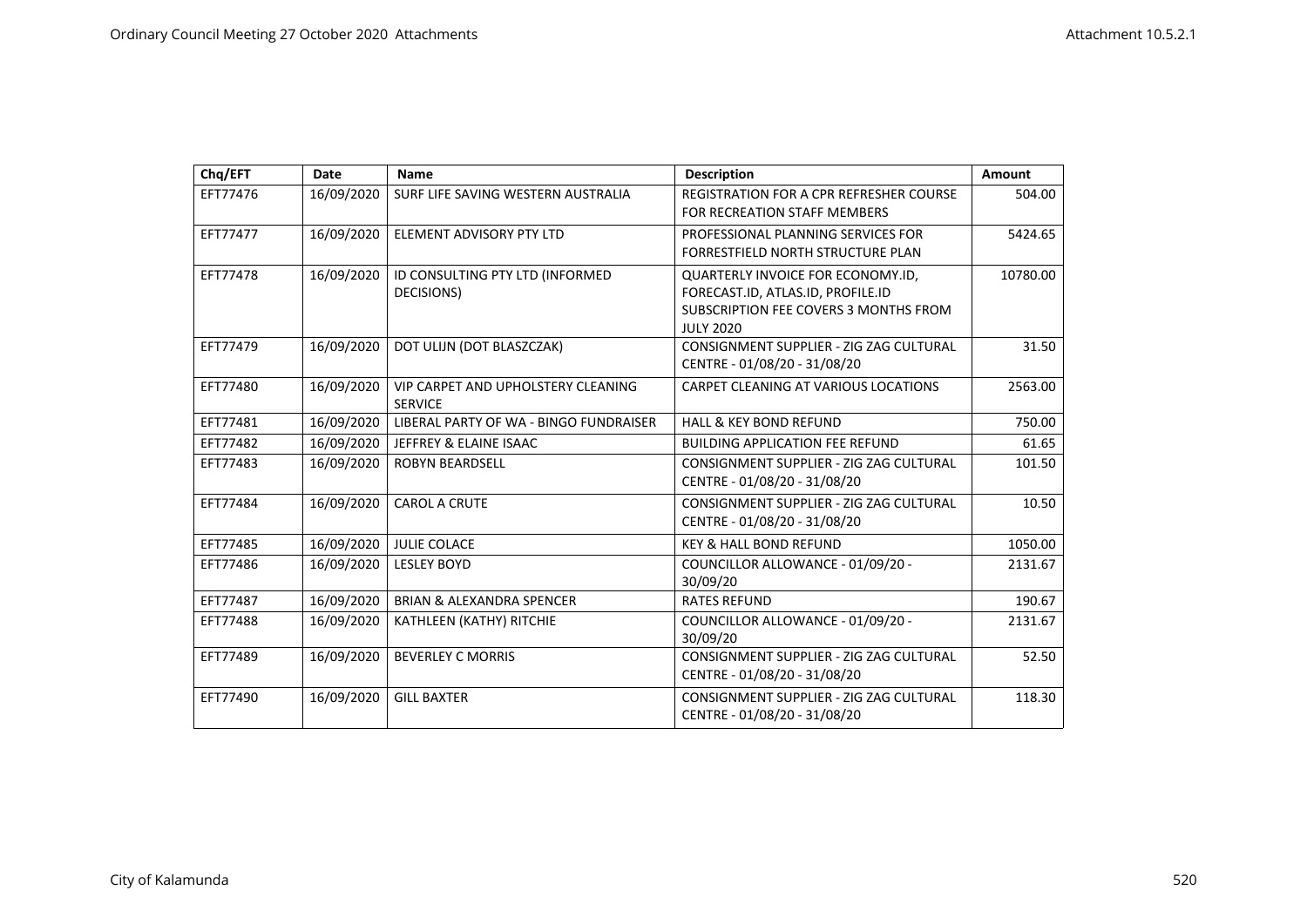| Chq/EFT  | <b>Date</b> | <b>Name</b>                                                   | <b>Description</b>                                                             | <b>Amount</b> |
|----------|-------------|---------------------------------------------------------------|--------------------------------------------------------------------------------|---------------|
| EFT77491 | 16/09/2020  | <b>LISA COOPER</b>                                            | COUNCILLOR ALLOWANCE - 01/09/20 -<br>30/09/20                                  | 2131.67       |
| EFT77492 | 16/09/2020  | <b>AUSTRALIAN SERVICES UNION</b>                              | PAYROLL DEDUCTIONS                                                             | 71.70         |
| EFT77493 | 16/09/2020  | CITY OF KALAMUNDA STAFF SOCIAL CLUB                           | PAYROLL DEDUCTIONS                                                             | 134.00        |
| EFT77494 | 16/09/2020  | <b>AUSTRALIA POST</b>                                         | POSTAL EXPENSES / COUNTER BILLPAY<br><b>TRANSACTION FEES</b>                   | 13228.89      |
| EFT77495 | 16/09/2020  | <b>BUNNINGS BUILDING SUPPLIES</b>                             | HARDWARE SUPPLIES FOR VARIOUS<br><b>LOCATIONS</b>                              | 1495.53       |
| EFT77496 | 16/09/2020  | NAPA - A DIVISION OF GPC ASIA PACIFIC PTY<br><b>LTD</b>       | PLANT / VEHICLE PARTS                                                          | 1133.77       |
| EFT77497 | 16/09/2020  | LANDGATE                                                      | LAND ENQUIRIES FOR VARIOUS LOCATIONS                                           | 213.60        |
| EFT77498 | 16/09/2020  | KALAMUNDA AUTO ELECTRICS                                      | PLANT / VEHICLE PARTS                                                          | 640.20        |
| EFT77499 | 16/09/2020  | <b>MAXWELL ROBINSON &amp; PHELPS PEST</b><br>MANAGEMENT (MRP) | PEST CONTROL SERVICES                                                          | 4580.00       |
| EFT77500 | 16/09/2020  | <b>MCLEODS BARRISTERS &amp; SOLICITORS</b>                    | <b>LEGAL EXPENSES</b>                                                          | 2395.91       |
| EFT77501 | 16/09/2020  | CLEANAWAY                                                     | WASTE / RECYCLING & BULK BIN DISPOSAL<br><b>SERVICES FEES</b>                  | 12536.68      |
| EFT77502 | 16/09/2020  | <b>TELSTRA CORPORATION</b>                                    | <b>TELEPHONE EXPENSES</b>                                                      | 29307.86      |
| EFT77503 | 16/09/2020  | LANDGATE - VALUATIONS                                         | <b>GROSS RENTAL VALUATION FEES FOR VARIOUS</b><br><b>LOCATIONS</b>             | 1245.11       |
| EFT77504 | 16/09/2020  | <b>WALKERS HARDWARE (MITRE 10)</b>                            | <b>HARDWARE SUPPLIES</b>                                                       | 223.72        |
| EFT77505 | 16/09/2020  | MCKAY EARTHMOVING PTY LTD                                     | PLANT EQUIPMENT AND OPERATOR HIRE FOR<br><b>VARIOUS LOCATIONS</b>              | 8861.05       |
| EFT77506 | 16/09/2020  | <b>BORAL CONSTRUCTION MATERIALS GROUP</b>                     | ROAD MATERIALS FOR VARIOUS LOCATIONS                                           | 2953.28       |
| EFT77507 | 16/09/2020  | <b>ZIPFORM PTY LTD</b>                                        | PRINTING OF TIP PASSES FOR DEPARTMENT OF<br><b>HOUSING PROPERTIES</b>          | 1485.18       |
| EFT77508 | 16/09/2020  | OFFICE LINE GROUP PTY LTD                                     | OFFICE FURNITURE SUPPLIES FOR OPERATIONS<br><b>CENTRE</b>                      | 642.40        |
| EFT77509 | 16/09/2020  | VODAFONE HUTCHISON AUSTRALIA PTY LTD                          | <b>COMMUNICATION EXPENSES FOR FIRE</b><br>PREVENTION SERVICES - SEPTEMBER 2020 | 152.44        |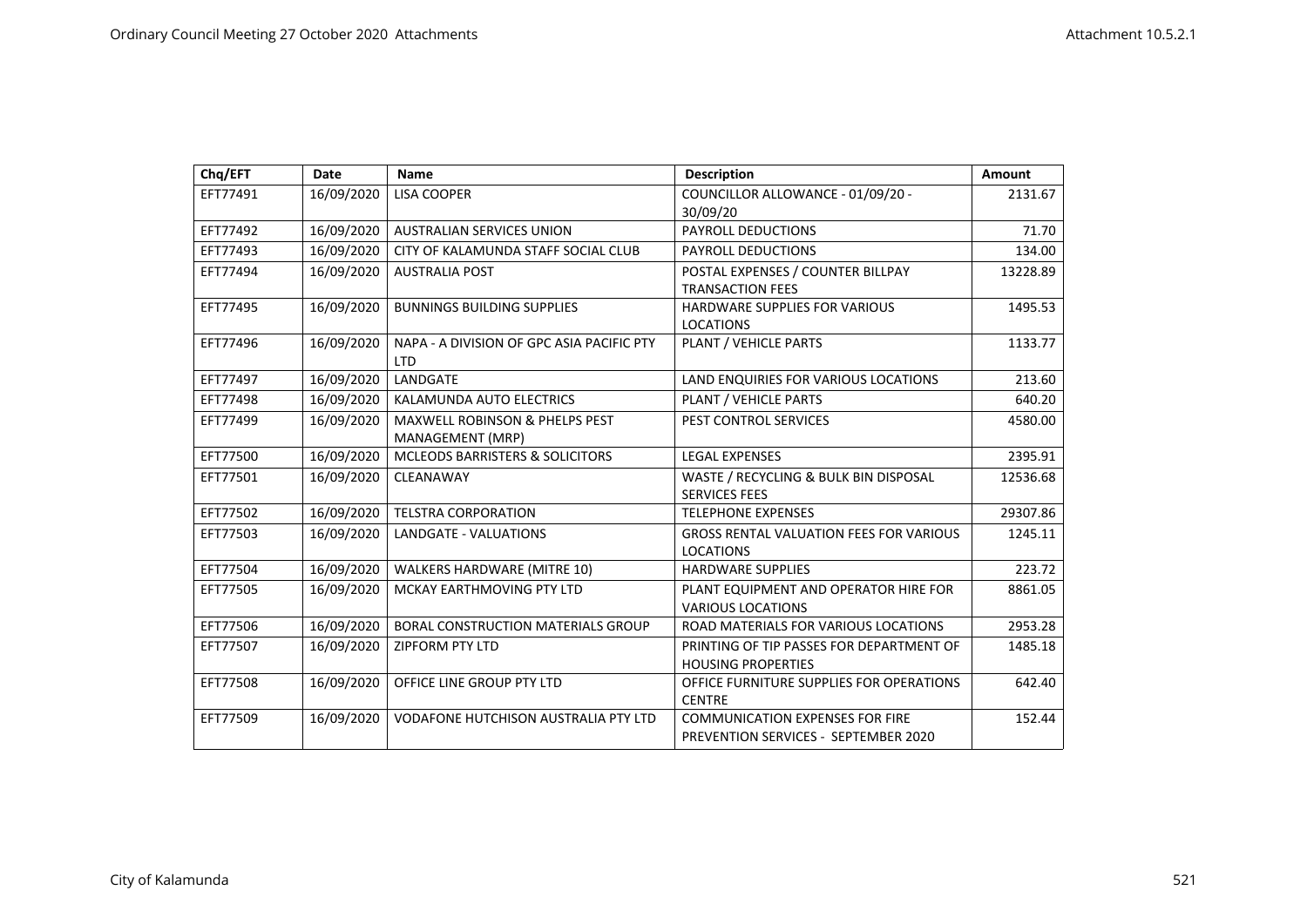| Chq/EFT  | Date       | <b>Name</b>                                | <b>Description</b>                                       | <b>Amount</b> |
|----------|------------|--------------------------------------------|----------------------------------------------------------|---------------|
| EFT77510 | 16/09/2020 | <b>BCITF</b>                               | LEVY FEE - AUGUST 2020                                   | 3792.73       |
| EFT77511 | 16/09/2020 | THE WATERSHED WATER SYSTEMS                | <b>RETICULATION PARTS FOR VARIOUS RESERVES</b>           | 172.79        |
| EFT77512 | 16/09/2020 | <b>BRADOCK PODIATRY SERVICES PTY LTD</b>   | PODIATRY SERVICES AT JACK HEALEY CENTRE                  | 1310.31       |
| EFT77513 | 16/09/2020 | LINDLEY CONTRACTING                        | PLUMBING REPAIRS / MAINTENANCE FOR                       | 2255.00       |
|          |            |                                            | <b>VARIOUS LOCATIONS</b>                                 |               |
| EFT77514 | 16/09/2020 | SYNERGY                                    | <b>POWER CHARGES</b>                                     | 143992.02     |
| EFT77515 | 16/09/2020 | STEWART & HEATON CLOTHING CO PTY LTD       | FIRE PROTECTION WEAR / SUPPLIES                          | 4249.94       |
| EFT77516 | 16/09/2020 | <b>GRONBEK SECURITY</b>                    | SECURITY KEY SERVICES TO VARIOUS                         | 78.00         |
|          |            |                                            | <b>LOCATIONS</b>                                         |               |
| EFT77517 | 16/09/2020 | <b>BGC ASPHALT</b>                         | ROAD MATERIALS FOR VARIOUS LOCATIONS                     | 493.74        |
| EFT77518 | 16/09/2020 | <b>WESTSIDE FIRE SERVICES</b>              | TESTING AND INSPECTION OF FIRE EQUIPMENT                 | 583.17        |
|          |            |                                            | / SUPPLIES                                               |               |
| EFT77519 | 16/09/2020 | KALAMUNDA STATE EMERGENCY SERVICE<br>(SES) | REIMBURSEMENT - GOODS AND SERVICES                       | 793.73        |
| EFT77520 | 16/09/2020 | <b>JOHN GIARDINA</b>                       | COUNCILLOR ALLOWANCE - 01/09/20 -                        | 2131.67       |
|          |            |                                            | 30/09/20                                                 |               |
| EFT77521 | 16/09/2020 | <b>GEOFF STALLARD</b>                      | COUNCILLOR ALLOWANCE - 01/09/20 -<br>30/09/20            | 2131.67       |
| EFT77522 | 16/09/2020 | <b>GREEN SKILLS (ECOJOBS)</b>              | LABOUR ASSISTANCE FOR TREE PLANTING                      | 9122.30       |
| EFT77523 | 16/09/2020 | <b>EASTERN HILLS SAWS AND MOWERS</b>       | <b>PLANT / VEHICLE PARTS</b>                             | 726.60        |
| EFT77524 | 16/09/2020 | AIR LIQUIDE WA PTY LTD                     | SUPPLY OF GAS CYLINDER REFILLS AND RENTAL<br><b>FEES</b> | 165.74        |
| EFT77525 | 16/09/2020 | DFES DIRECT BRIGADE ALARM MONITORING       | ANNUAL FIRE ALARM PANEL MONITORING AT                    | 1840.93       |
|          |            |                                            | <b>KPAC</b>                                              |               |
| EFT77526 | 16/09/2020 | KALAMUNDA & DISTRICTS HISTORICAL           | CONSIGNMENT SUPPLIER - ZIG ZAG CULTURAL                  | 81.55         |
|          |            | <b>SOCIETY</b>                             | CENTRE - 01/08/20 - 31/08/20                             |               |
| EFT77527 | 16/09/2020 | OCE CORPORATE PTY LTD - OFFICE CLEANING    | <b>CLEANING SERVICES / CONSUMABLES FOR</b>               | 35806.46      |
|          |            | <b>EXPERTS</b>                             | <b>VARIOUS LOCATIONS</b>                                 |               |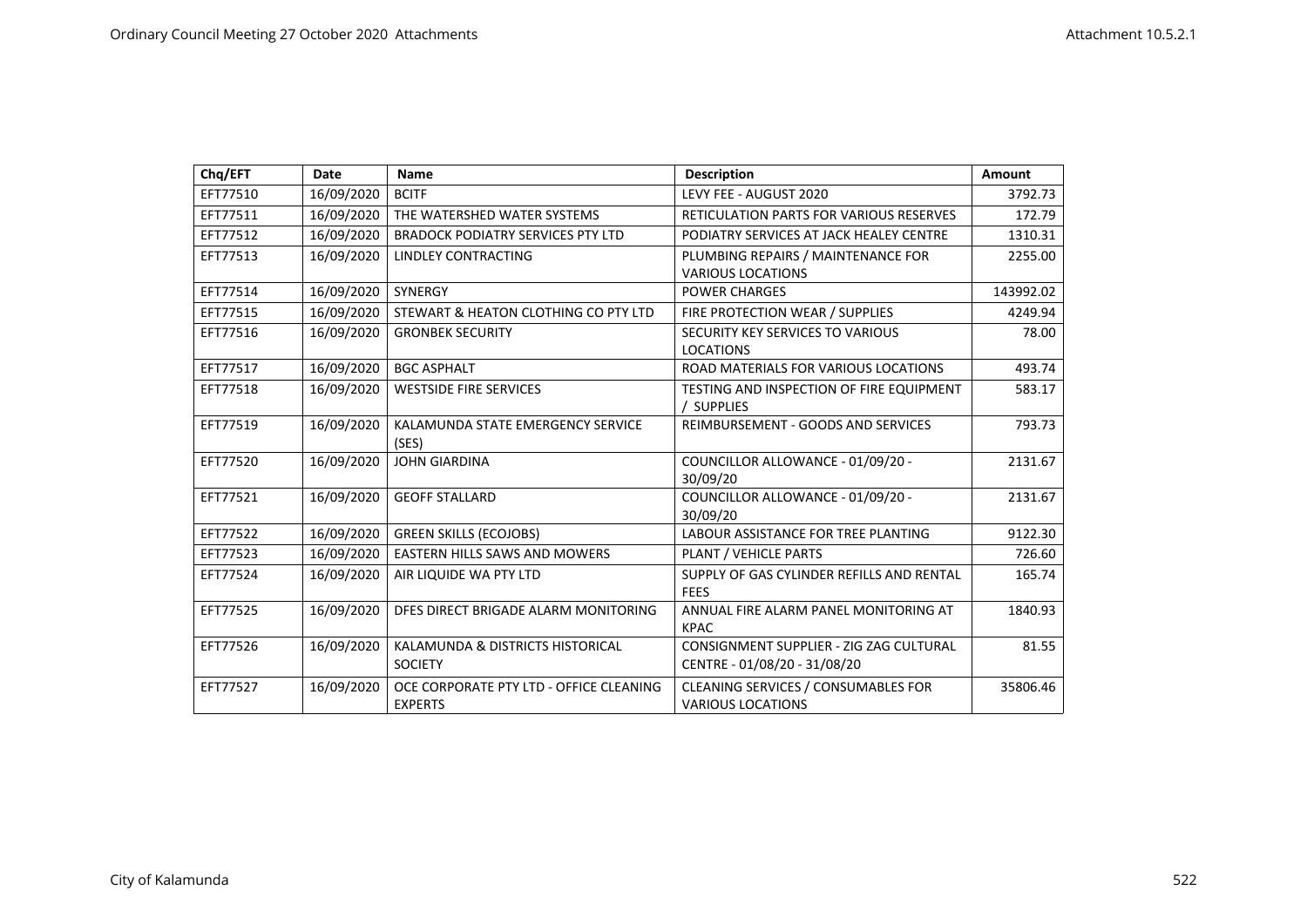| Chq/EFT  | Date       | <b>Name</b>                                                                       | <b>Description</b>                                                                                                                        | <b>Amount</b> |
|----------|------------|-----------------------------------------------------------------------------------|-------------------------------------------------------------------------------------------------------------------------------------------|---------------|
| EFT77528 | 16/09/2020 | KALAMUNDA CRICKET CLUB                                                            | KALAMUNDA SPORTING PRECINCT CRICKET<br>WICKET SERVICE AGREEMENT AT KOSTERA<br>OVAL FOR PERIOD JULY 2020 THROUGH<br>NOVEMBER 2020          | 13618.94      |
| EFT77529 | 16/09/2020 | HELEN ARMSTRONG & ASSOCIATES (T/AS<br><b>WAXING LYRICAL CANDLES)</b>              | CONSIGNMENT SUPPLIER - ZIG ZAG CULTURAL<br>CENTRE - 01/08/20 - 31/08/20                                                                   | 54.60         |
| EFT77530 | 16/09/2020 | <b>TOTAL EDEN PTY LTD</b>                                                         | FINAL YEAR OF RAIN BIRD SUPPORT PLAN FOR<br><b>HARTFIELD PARK &amp; SUPPLY OF VARIOUS</b><br><b>RETICULATION PARTS</b>                    | 10355.54      |
| EFT77531 | 16/09/2020 | <b>HAWLEY'S BOBCAT SERVICE</b>                                                    | PLANT EQUIPMENT AND OPERATOR HIRE FOR<br><b>VARIOUS LOCATIONS</b>                                                                         | 6375.48       |
| EFT77532 | 16/09/2020 | DEPARTMENT OF LOCAL GOVERNMENT,<br><b>SPORTS &amp; CULTURAL INDUSTRIES</b>        | LOCAL GOVERNMENT STANDARDS PANEL FEES<br>FOR 2019/2020                                                                                    | 2797.03       |
| EFT77533 | 16/09/2020 | LPNLC PTY LTD T/A KELYN TRAINING SERVICES                                         | <b>REGISTRATION FOR A STAFF MEMBER TO</b><br>ATTEND IMPLEMENT TRAFFIC MANAGEMENT<br>PLAN & CONTROL TRAFFIC WITH A STOP-SLOW<br><b>BAT</b> | 565.00        |
| EFT77534 | 16/09/2020 | LOCAL GOVERNMENT PROFESSIONALS<br>AUSTRALIA (WA DIVISION)                         | SUBSCRIPTION RENEWAL FOR A STAFF<br>MEMBER FOR 2020/2021                                                                                  | 531.00        |
| EFT77535 | 16/09/2020 | DEPARTMENT OF FIRE AND EMERGENCY<br>SERVICES (DFES)                               | 2020/21 - EMERGENCY SERVICES LEVY -<br><b>QUARTER 1</b>                                                                                   | 1938265.13    |
| EFT77536 | 16/09/2020 | ACCESS ICON PTY LTD T/A CASCADA                                                   | DRAINAGE SUPPLIES FOR VARIOUS LOCATIONS                                                                                                   | 2129.60       |
| EFT77537 | 16/09/2020 | <b>ANNA HAMERSLEY</b>                                                             | CONSIGNMENT SUPPLIER - ZIG ZAG CULTURAL<br>CENTRE - 01/08/20 - 31/08/20                                                                   | 17.50         |
| EFT77538 | 16/09/2020 | AMEREX FIRE (WA) (E FIRE AND SAFETY)                                              | FIRE EQUIPMENT MAINTENANCE FOR VARIOUS<br><b>LOCATIONS</b>                                                                                | 675.40        |
| EFT77539 | 16/09/2020 | <b>BUILDING COMMISSION - DEPARTMENT OF</b><br>MINES, INDUSTRY REGULATION & SAFETY | <b>BUILDING LEVY - AUGUST 2020</b>                                                                                                        | 14949.77      |
| EFT77540 | 16/09/2020 | MOIRA A COURT                                                                     | CONSIGNMENT SUPPLIER - ZIG ZAG CULTURAL<br>CENTRE - 01/08/20 - 31/08/20                                                                   | 4.20          |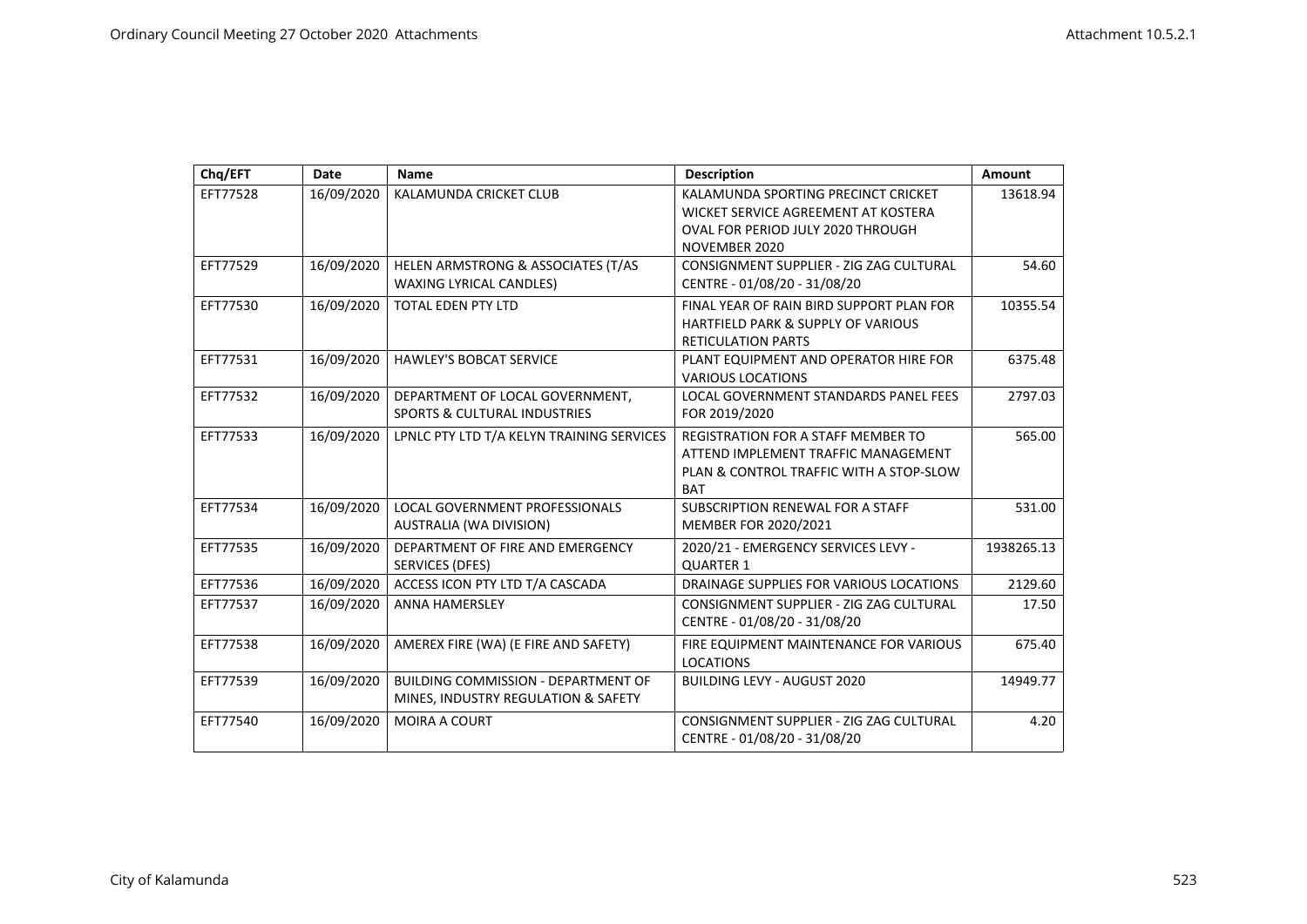| Chq/EFT  | <b>Date</b> | <b>Name</b>                                       | <b>Description</b>                            | Amount  |
|----------|-------------|---------------------------------------------------|-----------------------------------------------|---------|
| EFT77541 | 16/09/2020  | HAYS SPECIALIST RECRUITMENT (AUSTRALIA)           | HIRE OF TEMPORARY STAFF FOR ADMIN /           | 9384.45 |
|          |             | PTY LTD                                           | <b>DEPOT</b>                                  |         |
| EFT77542 | 16/09/2020  | <b>IRRIGATION AUSTRALIA LTD</b>                   | IRRIGATION AUSTRALIA MEMBERSHIP -             | 714.00  |
|          |             |                                                   | 01.07.20 TO 30.06.21                          |         |
| EFT77543 | 16/09/2020  | ENGIE MECHANICAL SERVICES AUSTRALIA PTY           | AIRCONDITIONING MAINTENANCE / REPAIRS         | 3896.66 |
|          |             | <b>LTD</b>                                        | <b>FOR VARIOUS LOCATIONS</b>                  |         |
| EFT77544 | 16/09/2020  | WEST AUSTRALIAN NEWSPAPERS HOLDINGS<br><b>LTD</b> | ZIG ZAG GALLERY EXHIBITION PROMOTION          | 84.40   |
| EFT77545 | 16/09/2020  | SUSAN (SUE) BILICH                                | COUNCILLOR ALLOWANCE - 01/09/20 -<br>30/09/20 | 2131.67 |
| EFT77546 | 16/09/2020  | KANYANA WILDLIFE REHABILITION CENTRE              | CONSIGNMENT SUPPLIER - ZIG ZAG CULTURAL       | 123.20  |
|          |             | <b>INC</b>                                        | CENTRE - 01/08/20 - 31/08/20                  |         |
| EFT77547 | 16/09/2020  | BIG W (AR W1.C3.U.07)                             | <b>SUPPLIES FOR POUND</b>                     | 258.00  |
| EFT77548 | 16/09/2020  | <b>CONTINENTAL JOINERY</b>                        | DEPOSIT FOR BENCH TOPS AND END PANELS         | 1500.00 |
|          |             |                                                   | 25MM MELAMINE FOR SES KALAMUNDA               |         |
| EFT77549 | 16/09/2020  | <b>BROOKE O'DONNELL</b>                           | COUNCILLOR ALLOWANCE - 01/09/20 -             | 2131.67 |
|          |             |                                                   | 30/09/20                                      |         |
| EFT77550 | 16/09/2020  | PICKERING BROOK HERITAGE GROUP                    | CONSIGNMENT SUPPLIER - ZIG ZAG CULTURAL       | 73.50   |
|          |             |                                                   | CENTRE - 01/08/20 - 31/08/20                  |         |
| EFT77551 | 16/09/2020  | <b>MASTERS ATHLETICS WA</b>                       | <b>KEY BOND REFUND</b>                        | 50.00   |
| EFT77552 | 16/09/2020  | MIRACLE RECREATION EQUIPMENT                      | PLAYGROUND REPAIRS & MAINTENANCE AT           | 3888.50 |
|          |             |                                                   | <b>VARIOUS LOCATIONS</b>                      |         |
| EFT77553 | 16/09/2020  | <b>MARGARET THOMAS</b>                            | COUNCILLOR ALLOWANCE - 01/09/20 -             | 8071.09 |
|          |             |                                                   | 30/09/20                                      |         |
| EFT77554 | 16/09/2020  | OFFICEWORKS SUPERSTORES PTY LTD                   | <b>OFFICE SUPPLIES / STATIONERY</b>           | 300.00  |
| EFT77555 | 16/09/2020  | <b>RECORDS AND INFORMATION MANAGEMENT</b>         | ANNUAL SUBSCRIPTION RENEWAL FEE               | 560.00  |
|          |             | PROFESSIONALS AUSTRALASIA (RIMPA)                 | 2020/2021                                     |         |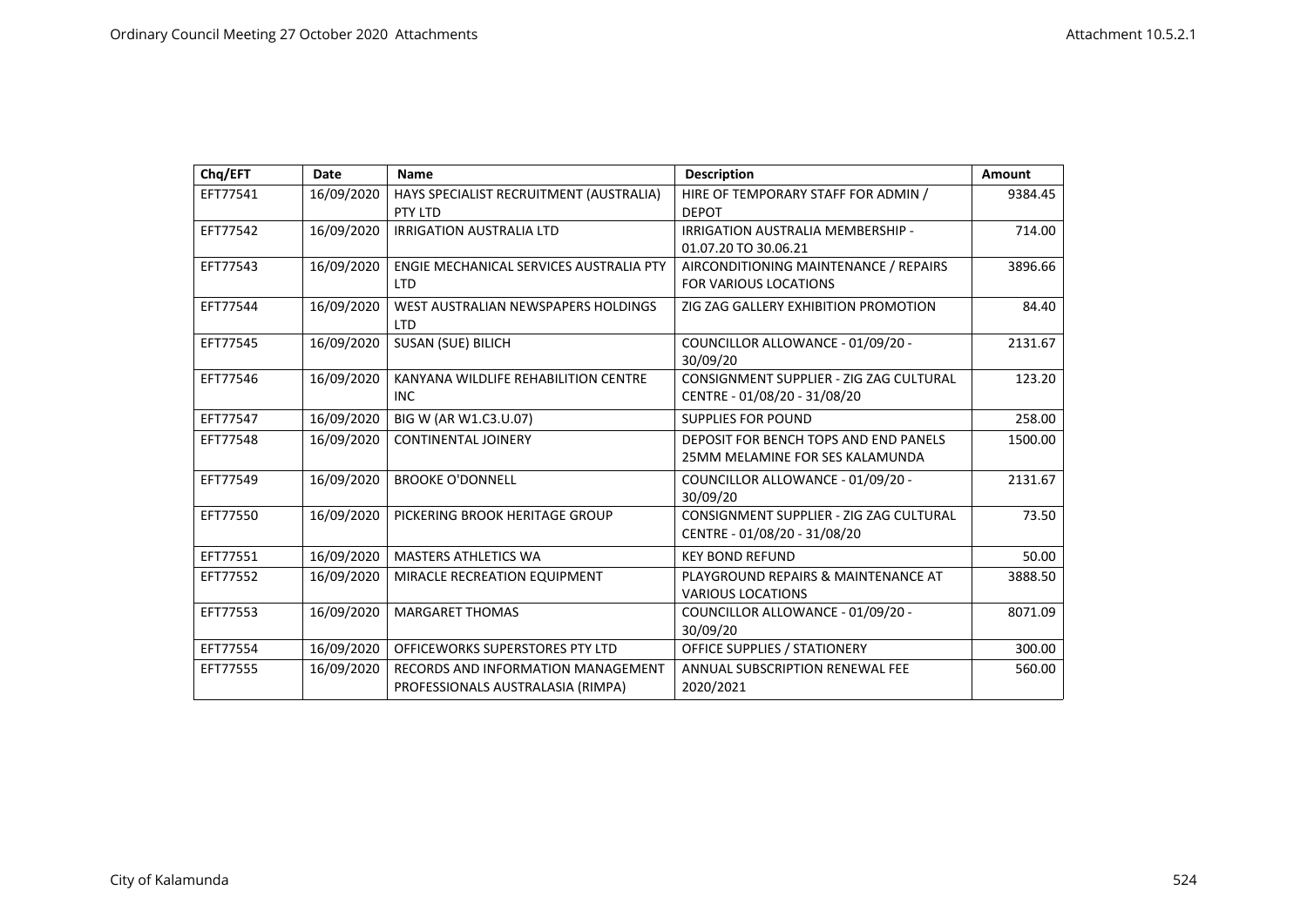| Chq/EFT  | Date       | <b>Name</b>                            | <b>Description</b>                              | Amount  |
|----------|------------|----------------------------------------|-------------------------------------------------|---------|
| EFT77556 | 16/09/2020 | PORTER CONSULTING ENGINEERS            | SULTANA ROAD WEST/MILNER ROAD                   | 6806.25 |
|          |            |                                        | FORRESTFIELD INTERSECTION, DESIGN               |         |
|          |            |                                        | DOCUMENTATION AND FORRESTFIELD DCP              |         |
|          |            |                                        | <b>COST ESTIMATE UPDATE</b>                     |         |
| EFT77557 | 16/09/2020 | <b>WOOLWORTHS GROUP LIMITED</b>        | <b>GROCERY SUPPLIES</b>                         | 659.54  |
| EFT77558 | 16/09/2020 | FORRESTFIELD TENNIS CLUB (INC)         | FORRESTFIELD TENNIS CLUB HIRE FEES FROM         | 12.00   |
|          |            |                                        | <b>HARTFIELD PARK RECREATION CENTRE</b>         |         |
|          |            |                                        | 01/08/20 - 31/08/20                             |         |
| EFT77559 | 16/09/2020 | <b>EASTERN REGION SECURITY</b>         | SECURITY SERVICES TO VARIOUS LOCATIONS          | 7077.22 |
| EFT77560 | 16/09/2020 | <b>GLENDA DAWN CHARLTON (PODIATRY)</b> | PODIATRY SERVICES AT JACK HEALEY CENTRE         | 790.07  |
| EFT77561 | 16/09/2020 | <b>JACKSON MCDONALD LAWYERS</b>        | <b>LEGAL EXPENSES</b>                           | 3433.19 |
| EFT77562 | 16/09/2020 | <b>EASIFLEET MANAGEMENT</b>            | STAFF CONTRIBUTIONS TO NOVATED                  | 3406.12 |
| EFT77563 | 16/09/2020 | THE PERTH MINT AUSTRALIA               | <b>SUPPLY &amp; DELIVERY OF 2019 &amp; 2020</b> | 1326.60 |
|          |            |                                        | <b>CITIZENSHIP COINS</b>                        |         |
| EFT77564 | 16/09/2020 | <b>MARY &amp; NOEL HOFFMAN</b>         | CONSIGNMENT SUPPLIER - ZIG ZAG CULTURAL         | 84.00   |
|          |            |                                        | CENTRE - 01/08/20 - 31/08/20                    |         |
| EFT77565 | 16/09/2020 | <b>TOM CAIRNS</b>                      | CONSIGNMENT SUPPLIER - ZIG ZAG CULTURAL         | 5.60    |
|          |            |                                        | CENTRE - 01/08/20 - 31/08/20                    |         |
| EFT77566 | 16/09/2020 | <b>SHIRLEY SPENCER</b>                 | CONSIGNMENT SUPPLIER - ZIG ZAG CULTURAL         | 95.90   |
|          |            |                                        | CENTRE - 01/08/20 - 31/08/20                    |         |
| EFT77567 | 16/09/2020 | HARVEY NORMAN AV/IT SUPERSTORE         | ELECTRICAL / COMPUTER SUPPLIES                  | 499.00  |
|          |            | <b>MIDLAND</b>                         |                                                 |         |
| EFT77568 | 16/09/2020 | <b>DRAINFLOW SERVICES PTY LTD</b>      | <b>CLEANING / MAINTAINING STORM WATER</b>       | 7555.90 |
|          |            |                                        | <b>DRAINS</b>                                   |         |
| EFT77569 | 16/09/2020 | <b>DYLAN O'CONNOR</b>                  | COUNCILLOR ALLOWANCE - 01/09/20 -               | 3438.50 |
|          |            |                                        | 30/09/20                                        |         |
| EFT77570 | 16/09/2020 | <b>JOHANNA LARKIN ART</b>              | CONSIGNMENT SUPPLIER - ZIG ZAG CULTURAL         | 50.40   |
|          |            |                                        | CENTRE - 01/08/20 - 31/08/20                    |         |
| EFT77571 | 16/09/2020 | <b>GUMNUTS &amp; LAVENDER</b>          | CONSIGNMENT SUPPLIER - ZIG ZAG CULTURAL         | 10.50   |
|          |            |                                        | CENTRE - 01/08/20 - 31/08/20                    |         |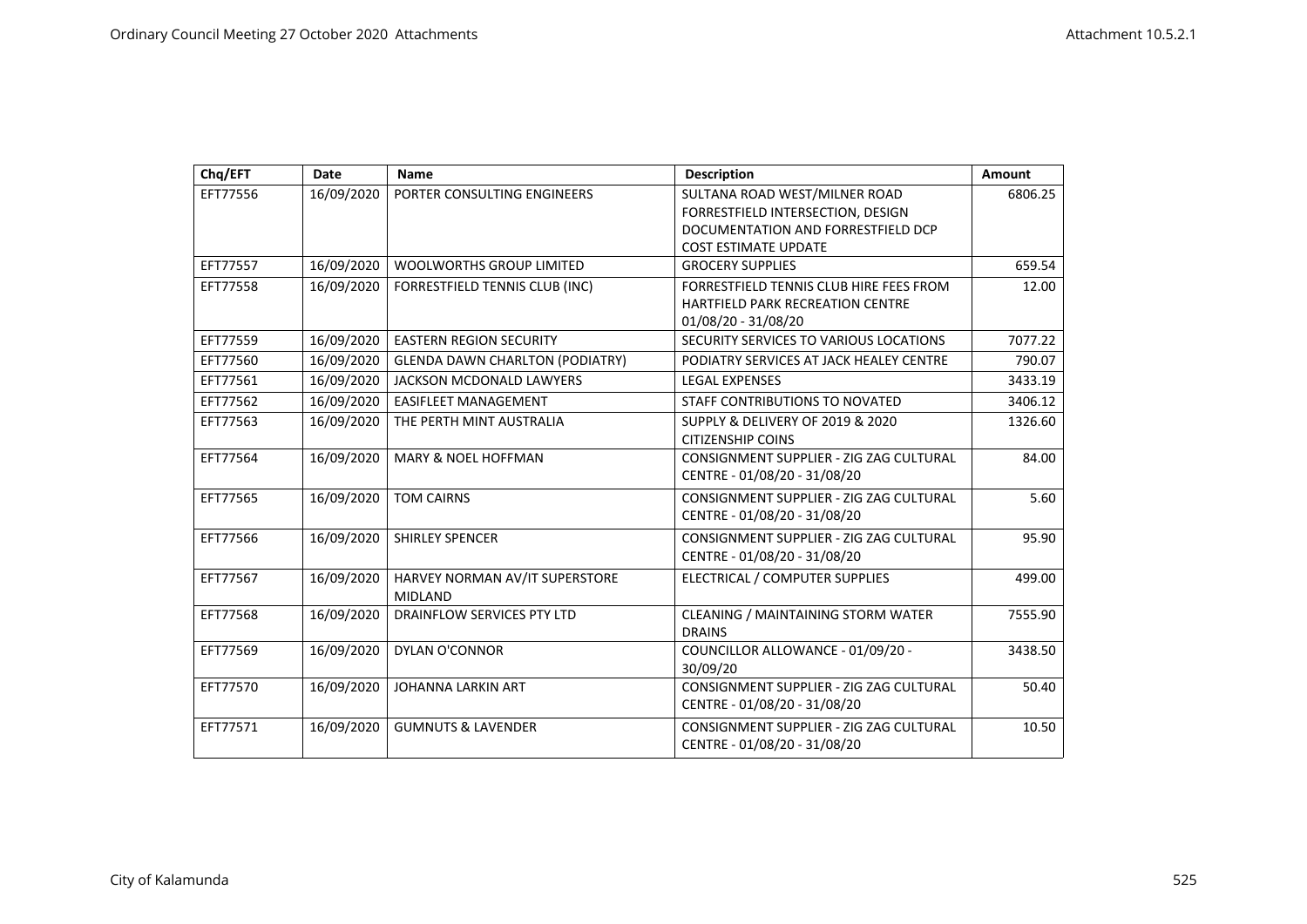| Chq/EFT  | <b>Date</b> | <b>Name</b>                                 | <b>Description</b>                                                               | Amount   |
|----------|-------------|---------------------------------------------|----------------------------------------------------------------------------------|----------|
| EFT77572 | 16/09/2020  | <b>KOTT GUNNING LAWYERS</b>                 | <b>LEGAL EXPENSES</b>                                                            | 35250.00 |
| EFT77573 | 16/09/2020  | <b>BEAVER TREE SERVICES</b>                 | <b>GENERAL TREE SERVICES / UNDER POWERLINES</b><br>PRUNING FOR VARIOUS LOCATIONS | 4713.50  |
| EFT77574 | 16/09/2020  | <b>WEST-SURE GROUP PTY LTD</b>              | CASH IN TRANSIT - AUGUST 2020                                                    | 1271.99  |
| EFT77575 | 16/09/2020  | <b>DONNA JEBB</b>                           | CONSIGNMENT SUPPLIER - ZIG ZAG CULTURAL<br>CENTRE - 01/08/20 - 31/08/20          | 3.15     |
| EFT77576 | 16/09/2020  | <b>KARIN HOTCHKIN</b>                       | CONSIGNMENT SUPPLIER - ZIG ZAG CULTURAL<br>CENTRE - 01/08/20 - 31/08/20          | 9.80     |
| EFT77577 | 16/09/2020  | <b>ALISON MULCAHY</b>                       | CONSIGNMENT SUPPLIER - ZIG ZAG CULTURAL<br>CENTRE - 01/08/20 - 31/08/20          | 35.00    |
| EFT77578 | 16/09/2020  | SONJA SPEIGHT                               | CONSIGNMENT SUPPLIER - ZIG ZAG CULTURAL<br>CENTRE - 01/08/20 - 31/08/20          | 163.80   |
| EFT77579 | 16/09/2020  | THE PETAL PRESS                             | CONSIGNMENT SUPPLIER - ZIG ZAG CULTURAL<br>CENTRE - 01/08/20 - 31/08/20          | 14.70    |
| EFT77580 | 16/09/2020  | <b>BIG SKY ENTERTAINMENT PTY LTD</b>        | PERFORMANCE OF 'MINELLI & MARTIN' FOR<br><b>MORNING MUSIC SEPT 2020</b>          | 1100.00  |
| EFT77581 | 16/09/2020  | <b>MINTERELLISON</b>                        | <b>LEGAL EXPENSES</b>                                                            | 5688.32  |
| EFT77582 | 16/09/2020  | <b>CLAIRE O'NEILL - CLAIRE'S EMBROIDERY</b> | CONSIGNMENT SUPPLIER - ZIG ZAG CULTURAL<br>CENTRE - 01/08/20 - 31/08/20          | 22.40    |
| EFT77583 | 16/09/2020  | <b>LINDA STONES</b>                         | CONSIGNMENT SUPPLIER - ZIG ZAG CULTURAL<br>CENTRE - 01/08/20 - 31/08/20          | 164.50   |
| EFT77584 | 16/09/2020  | PETER FALCONER                              | CONSIGNMENT SUPPLIER - ZIG ZAG CULTURAL<br>CENTRE - 01/08/20 - 31/08/20          | 21.00    |
| EFT77585 | 16/09/2020  | <b>JANICE PITTMAN</b>                       | CONSIGNMENT SUPPLIER - ZIG ZAG CULTURAL<br>CENTRE - 01/08/20 - 31/08/20          | 23.10    |
| EFT77586 | 16/09/2020  | <b>JANELLE SEWELL</b>                       | COUNCILLOR ALLOWANCE - 01/09/20 -<br>30/09/20                                    | 2131.67  |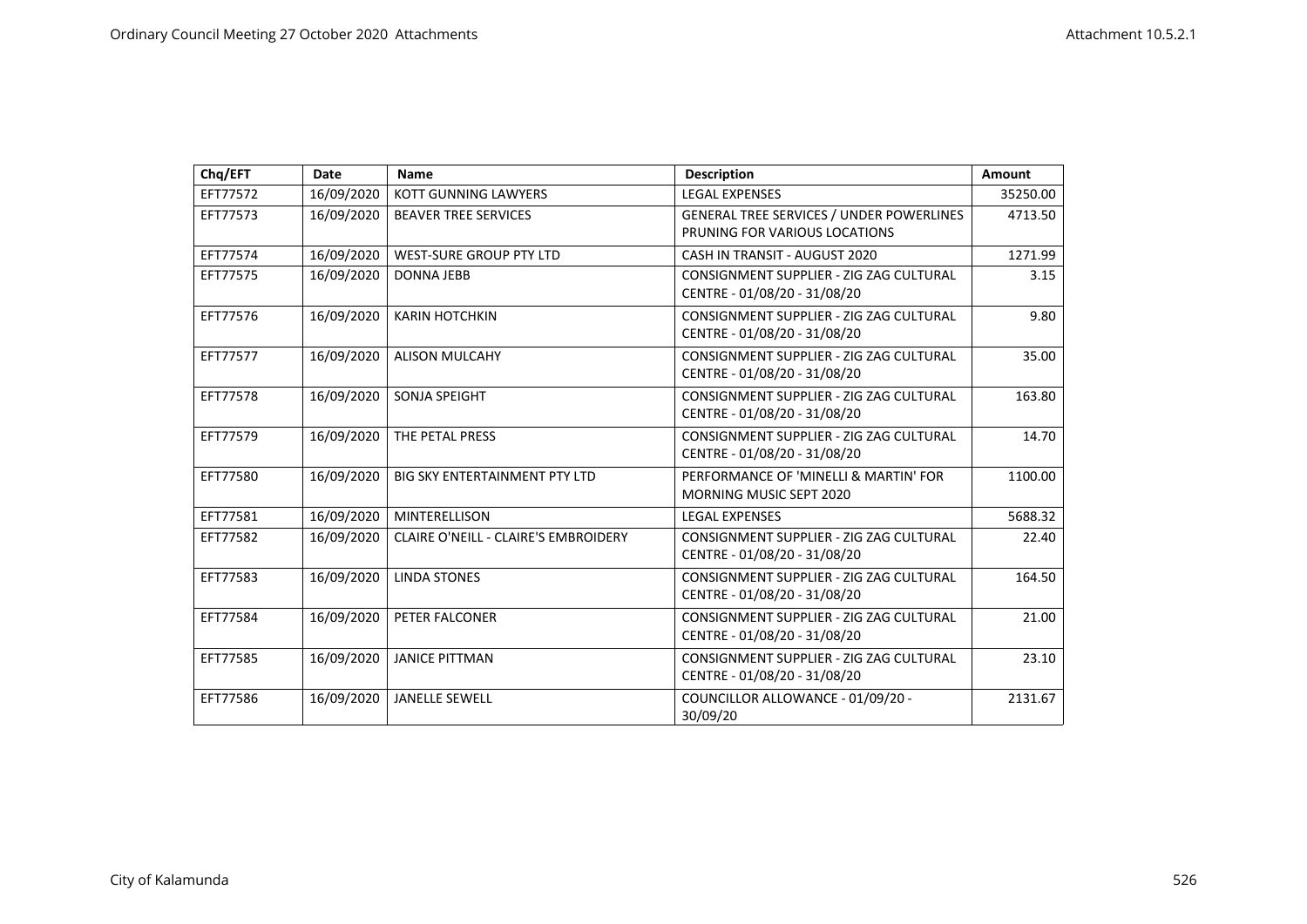| Chq/EFT  | <b>Date</b> | <b>Name</b>                                    | <b>Description</b>                                                           | <b>Amount</b> |
|----------|-------------|------------------------------------------------|------------------------------------------------------------------------------|---------------|
| EFT77587 | 16/09/2020  | SAFE T CARD AUSTRALIA PTY LTD                  | MONTHLY MONITORING CHARGES FOR<br><b>VARIOUS LOCATIONS</b>                   | 287.10        |
| EFT77588 | 16/09/2020  | <b>MARY FORWARD</b>                            | CONSIGNMENT SUPPLIER - ZIG ZAG CULTURAL<br>CENTRE - 01/08/20 - 31/08/20      | 84.35         |
| EFT77589 | 16/09/2020  | <b>MARY CANNON</b>                             | COUNCILLOR ALLOWANCE - 01/09/20 -<br>30/09/20                                | 2131.67       |
| EFT77590 | 16/09/2020  | KALAMUNDA ELECTRICS                            | ELECTRICAL REPAIRS / MAINTENANCE FOR<br><b>VARIOUS LOCATIONS</b>             | 15546.30      |
| EFT77591 | 16/09/2020  | THE ARTFUL FLOWE - FELICIA LOWE                | CONSIGNMENT SUPPLIER - ZIG ZAG CULTURAL<br>CENTRE - 01/08/20 - 31/08/20      | 93.10         |
| EFT77592 | 16/09/2020  | <b>DAVID GREEN</b>                             | CONSIGNMENT SUPPLIER - ZIG ZAG CULTURAL<br>CENTRE - 01/08/20 - 31/08/20      | 62.86         |
| EFT77593 | 16/09/2020  | <b>CATHERINE DANIELS</b>                       | REIMBURSEMENT OF VARIOUS GOODS FOR<br><b>BAR STOCK FOR DISNEY QUIZ NIGHT</b> | 537.83        |
| EFT77594 | 16/09/2020  | ASHJAD PTY LTD T/A CUROST MILK SUPPLY          | MILK SUPPLY FOR ADMINISTRATION CENTRE<br><b>AND OPERATIONS CENTRE</b>        | 588.45        |
| EFT77595 | 16/09/2020  | <b>MAVIS PASKULICH</b>                         | CONSIGNMENT SUPPLIER - ZIG ZAG CULTURAL<br>CENTRE - 01/08/20 - 31/08/20      | 60.90         |
| EFT77596 | 16/09/2020  | <b>CAMERON BLAIR</b>                           | COUNCILLOR ALLOWANCE - 01/09/20 -<br>30/09/20                                | 2131.67       |
| EFT77597 | 16/09/2020  | OFF PEN PUBLISHING - BETH BAKER                | CONSIGNMENT SUPPLIER - ZIG ZAG CULTURAL<br>CENTRE - 01/08/20 - 31/08/20      | 25.90         |
| EFT77598 | 16/09/2020  | STAN THE TYRE MAN ( STAN'S TYRE SERVICE<br>WA) | PLANT / VEHICLE PARTS                                                        | 137.50        |
| EFT77599 | 16/09/2020  | <b>BALLIGART - HELEN LOCK</b>                  | CONSIGNMENT SUPPLIER - ZIG ZAG CULTURAL<br>CENTRE - 01/08/20 - 31/08/20      | 27.30         |
| EFT77600 | 16/09/2020  | <b>FLEETCARE PTY LTD</b>                       | STAFF CONTRIBUTIONS TO NOVATED LEASING                                       | 6659.29       |
| EFT77601 | 16/09/2020  | PETER WEBB                                     | CONSIGNMENT SUPPLIER - ZIG ZAG CULTURAL<br>CENTRE - 01/08/20 - 31/08/20      | 52.50         |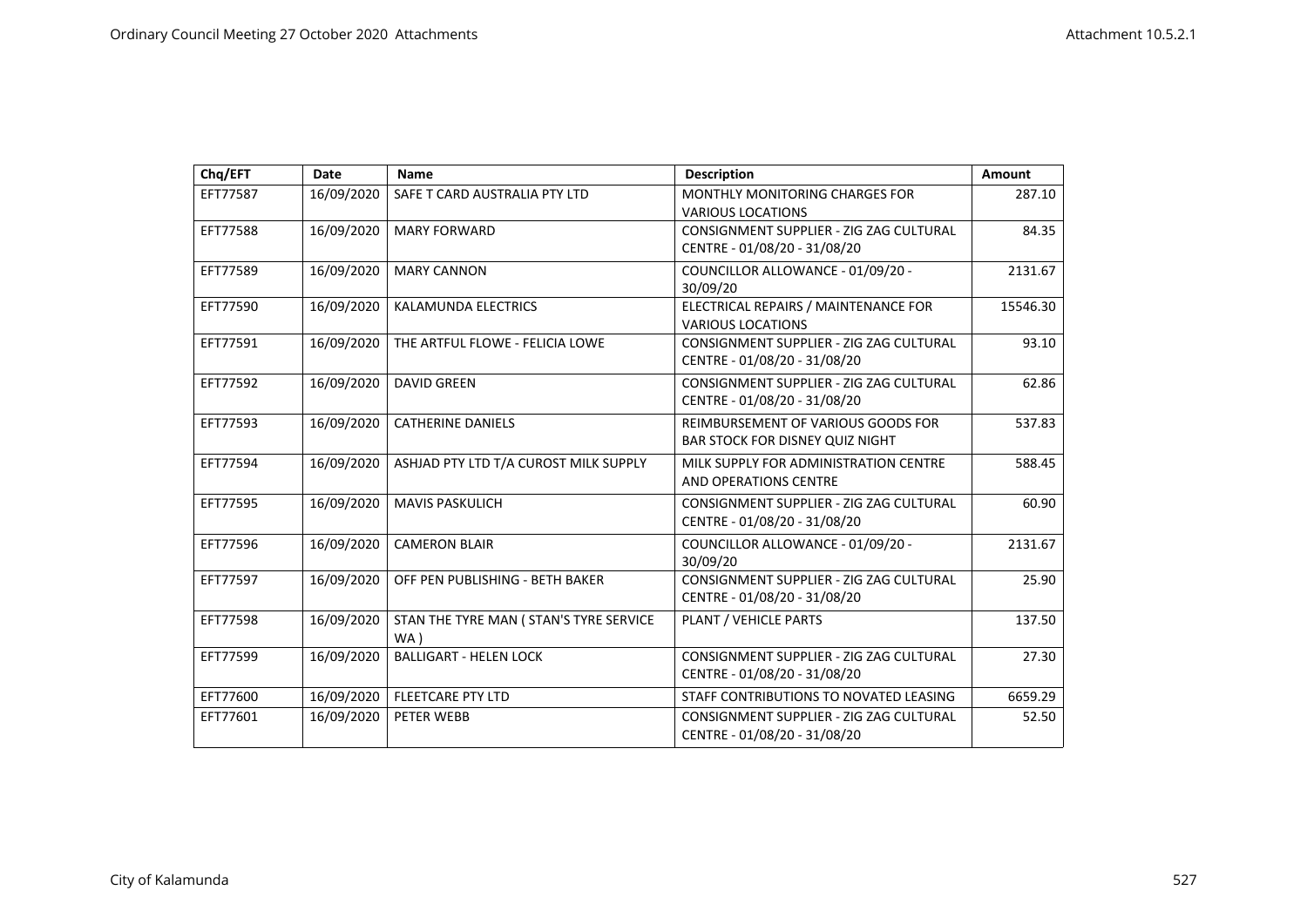| Chq/EFT  | Date       | <b>Name</b>                                             | <b>Description</b>                                                              | Amount   |
|----------|------------|---------------------------------------------------------|---------------------------------------------------------------------------------|----------|
| EFT77602 | 16/09/2020 | <b>KYLIE ANNE BARRON</b>                                | <b>RATES REFUND</b>                                                             | 1905.27  |
| EFT77603 | 16/09/2020 | <b>IRENE YOUNG</b>                                      | CONSIGNMENT SUPPLIER - ZIG ZAG CULTURAL<br>CENTRE - 01/08/20 - 31/08/20         | 25.20    |
| EFT77604 | 16/09/2020 | AMAZING CLEAN BLINDS LESMURDIE                          | SUPPLY & INSTALLATION FEES OF NEW BLINDS<br>TO DEMOUNTABLE AT OPERATIONS CENTRE | 1190.00  |
| EFT77605 | 16/09/2020 | MOKOH DESIGN AS A TRUSTEE FOR THE<br><b>BAKER TRUST</b> | ASSORTED MERCHANDISE FOR RESALE AT THE<br>ZIG ZAG CULTURAL CENTRE               | 208.80   |
| EFT77606 | 16/09/2020 | NICKY WINTER - KASZAZZ IN KALAMUNDA                     | CONSIGNMENT SUPPLIER - ZIG ZAG CULTURAL<br>CENTRE - 01/08/20 - 31/08/20         | 83.30    |
| EFT77607 | 16/09/2020 | THE LUCKY CHARM                                         | NEWSPAPERS / MAGAZINES SUPPLIES FOR<br><b>VARIOUS LOCATIONS</b>                 | 29.94    |
| EFT77608 | 16/09/2020 | <b>HERB &amp; ESSENCE</b>                               | CONSIGNMENT SUPPLIER - ZIG ZAG CULTURAL<br>CENTRE - 01/08/20 - 31/08/20         | 16.10    |
| EFT77609 | 16/09/2020 | <b>FRAMES OF THE FOREST</b>                             | CONSIGNMENT SUPPLIER - ZIG ZAG CULTURAL<br>CENTRE - 01/08/20 - 31/08/20         | 27.30    |
| EFT77610 | 16/09/2020 | JOBY KUNNATHUKUZHIYIL JOSEPH                            | <b>KEY &amp; HALL BOND REFUND</b>                                               | 450.00   |
| EFT77611 | 16/09/2020 | RUSSELL & FELICITY BAXTER                               | <b>RATES REFUND</b>                                                             | 2210.62  |
| EFT77612 | 16/09/2020 | <b>SECURE PAY</b>                                       | <b>TICKET TRANSACTIONS FEES</b>                                                 | 47.53    |
| EFT77613 | 16/09/2020 | <b>LINDA STANLEY</b>                                    | CONSIGNMENT SUPPLIER - ZIG ZAG CULTURAL<br>CENTRE - 01/08/20 - 31/08/20         | 12.25    |
| EFT77614 | 16/09/2020 | ROSEMARY (ROSE) HANCOCK                                 | CONSIGNMENT SUPPLIER - ZIG ZAG CULTURAL<br>CENTRE - 01/08/20 - 31/08/20         | 13.72    |
| EFT77615 | 16/09/2020 | AUS CHILL TECHNICAL SERVICES PTY LTD                    | SUPPLY AIR CONDITIONING REPAIRS AND<br>INSTALLATION TO VARIOUS LOCATIONS        | 396.00   |
| EFT77616 | 16/09/2020 | <b>MARKET CREATIONS</b>                                 | MARKETING & TECHNOLOGY SERVICE FEES &<br><b>MONTHLY CLOUD HOSTING SERVICES</b>  | 28136.21 |
| EFT77617 | 16/09/2020 | <b>HOUSE OF TICKETS PTY LTD</b>                         | SUPPLY OF VARIOUS GENERIC TICKETS FOR<br>KALAMUNDA PERFORMING ARTS CENTRE       | 310.00   |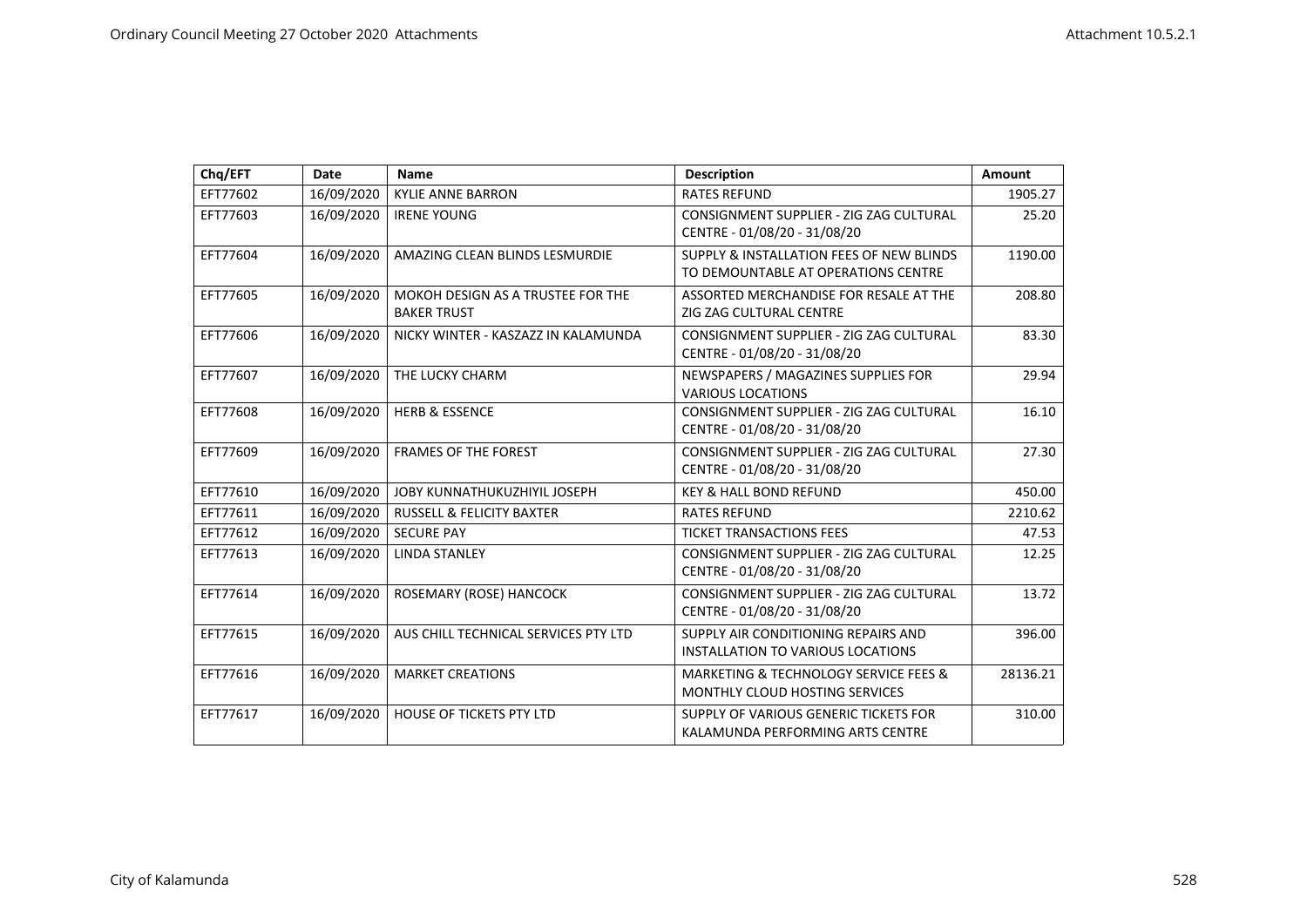| Chq/EFT  | <b>Date</b> | <b>Name</b>                                                       | <b>Description</b>                                                         | Amount   |
|----------|-------------|-------------------------------------------------------------------|----------------------------------------------------------------------------|----------|
| EFT77618 | 16/09/2020  | <b>BICKLEY VALLEY COTTAGE</b>                                     | CONSIGNMENT SUPPLIER - ZIG ZAG CULTURAL<br>CENTRE - 01/08/20 - 31/08/20    | 28.98    |
| EFT77619 | 16/09/2020  | TREASURES OF AUSTRALIA                                            | CONSIGNMENT SUPPLIER - ZIG ZAG CULTURAL<br>CENTRE - 01/08/20 - 31/08/20    | 27.93    |
| EFT77620 | 16/09/2020  | BRETT DAVID INVESTMENTS PTY LTD T/A<br><b>SUCCESSFUL PROJECTS</b> | PROJECT MANAGEMENT SERVICES FOR<br>KALAMUNDA COMMUNITY CENTRE              | 6858.88  |
| EFT77621 | 16/09/2020  | <b>GERALD ASHCROFT</b>                                            | KALAMUNDA HISTORY VILLAGE EDUCATIONAL<br><b>FILM SCRIPTWRITING</b>         | 1000.00  |
| EFT77622 | 16/09/2020  | SPICK AND SPAN COMMERCIAL PROPERTY<br><b>MAINTENANCE PTY LTD</b>  | <b>CLEANING SERVICES &amp; CONSUMABLES FOR</b><br><b>VARIOUS LOCATIONS</b> | 6310.03  |
| EFT77623 | 16/09/2020  | <b>ENTIRE FIRE MANAGEMENT</b>                                     | <b>FIREBREAK MAINTENANCE AT VARIOUS</b><br><b>LOCATIONS</b>                | 7458.00  |
| EFT77624 | 16/09/2020  | RELATIONSHIPS AUSTRALIA WA INC                                    | EMPLOYMENT ASSISTANCE PROGRAM<br><b>SESSIONS</b>                           | 1485.00  |
| EFT77625 | 16/09/2020  | <b>SALLY EDMONDS ART</b>                                          | CONSIGNMENT SUPPLIER - ZIG ZAG CULTURAL<br>CENTRE - 01/08/20 - 31/08/20    | 89.60    |
| EFT77626 | 16/09/2020  | TERRI HILL T/A ABLAZE GLASS STUDIO                                | CONSIGNMENT SUPPLIER - ZIG ZAG CULTURAL<br>CENTRE - 01/08/20 - 31/08/20    | 31.50    |
| EFT77627 | 16/09/2020  | DOWSING GROUP PTY LTD                                             | SUPPLY AND LAY CONCRETE PATHWAYS AT<br><b>VARIOUS LOCATIONS</b>            | 14714.07 |
| EFT77628 | 16/09/2020  | CAPITAL FINANCE AUSTRALIA LTD                                     | PHOTOCOPIER LEASE 01/08/20 - 31/08/20                                      | 4511.28  |
| EFT77629 | 16/09/2020  | <b>HORIZON WEST LANDSCAPE &amp; IRRIGATION</b><br>PTY LTD         | <b>MAINTENANCE IRRIGATION SERVICES AT</b><br><b>VARIOUS LOCATIONS</b>      | 1958.00  |
| EFT77630 | 16/09/2020  | <b>ALASTAIR TAYLOR</b>                                            | CONSIGNMENT SUPPLIER - ZIG ZAG CULTURAL<br>CENTRE - 01/08/20 - 31/08/20    | 8.12     |
| EFT77631 | 16/09/2020  | <b>SYLVANA DOUGLAS</b>                                            | CONSIGNMENT SUPPLIER - ZIG ZAG CULTURAL<br>CENTRE - 01/08/20 - 31/08/20    | 30.80    |
| EFT77632 | 16/09/2020  | <b>ES2 PTY LTD</b>                                                | <b>EXTERNAL PENETRATION TESTING - 20-WA-</b><br>KAL-SE-13                  | 5500.00  |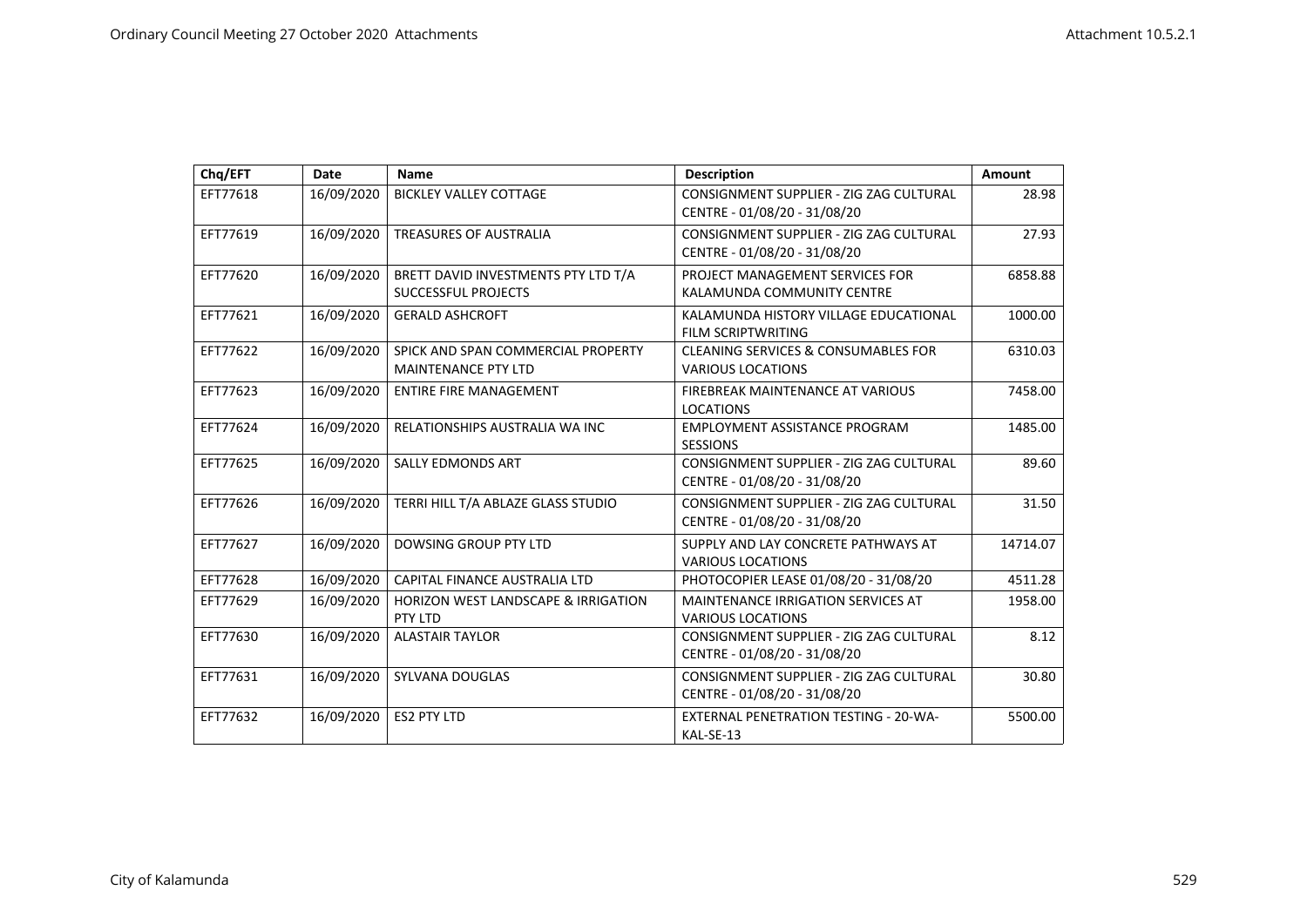| Chq/EFT  | <b>Date</b> | Name                                                             | <b>Description</b>                                                                                                           | Amount    |
|----------|-------------|------------------------------------------------------------------|------------------------------------------------------------------------------------------------------------------------------|-----------|
| EFT77633 | 16/09/2020  | BOORLOO ABORIGINAL CULTURAL<br><b>EXPERIENCE</b>                 | FILMING- STORYTELLING (OLMAN) AT<br><b>HARTFIELD PARK</b>                                                                    | 550.00    |
| EFT77634 | 16/09/2020  | <b>MAHARI</b>                                                    | CONSIGNMENT SUPPLIER - ZIG ZAG CULTURAL<br>CENTRE - 01/08/20 - 31/08/20                                                      | 194.60    |
| EFT77635 | 16/09/2020  | NEWHAWK CORPORATION PTY LTD T/AS EJAN<br><b>COMMUNICATIONS</b>   | 01/09/2020 TO 30/11/2020 [QUARTERLY] POC-<br>MOB MOBILE SOFTWARE AIRTIME [3 MONTHS]<br>POC-DISP ADMIN USER DISPATCH SOFTWARE | 1518.00   |
| EFT77636 | 16/09/2020  | <b>WALKINGTWOBYTWO</b>                                           | CONSIGNMENT SUPPLIER - ZIG ZAG CULTURAL<br>CENTRE - 01/08/20 - 31/08/20                                                      | 41.79     |
| EFT77637 | 16/09/2020  | <b>BATSHEVA BERNSTEIN</b>                                        | CONSIGNMENT SUPPLIER - ZIG ZAG CULTURAL<br>CENTRE - 01/08/20 - 31/08/20                                                      | 83.30     |
| EFT77638 | 16/09/2020  | PAULINE NICE PHOTOGRAPHY                                         | CONSIGNMENT SUPPLIER - ZIG ZAG CULTURAL<br>CENTRE - 01/08/20 - 31/08/20                                                      | 72.10     |
| EFT77639 | 16/09/2020  | SARAH CARLTON ART                                                | CONSIGNMENT SUPPLIER - ZIG ZAG CULTURAL<br>CENTRE - 01/08/20 - 31/08/20                                                      | 7.00      |
| EFT77640 | 16/09/2020  | CHEVRON AUSTRALIA DOWNSTREAM FUELS<br>PTY LTD                    | SUPPLY OF DIESEL FUEL FOR OPERATIONS<br><b>CENTRE</b>                                                                        | 20441.10  |
| EFT77641 | 16/09/2020  | INTERFIRE AGENCIES PTY LTD TTF THE LOVETT<br><b>FAMILY TRUST</b> | <b>VARIOUS SUPPLIES FOR BUSH FIRE BRIGADE</b>                                                                                | 2189.00   |
| EFT77642 | 16/09/2020  | <b>STACY GARDOLL ART</b>                                         | CONSIGNMENT SUPPLIER - ZIG ZAG CULTURAL<br>CENTRE - 01/08/20 - 31/08/20                                                      | 4.83      |
| EFT77643 | 16/09/2020  | PINDAN CONTRACTING PTY LTD                                       | PROGRESS CLAIM # 8 - CONSTRUCTION OF THE<br>KALAMUNDA COMMUNITY CENTRE AT<br><b>JORGENSEN PARK</b>                           | 676337.09 |
| EFT77644 | 16/09/2020  | <b>CLARE JOHNSTON</b>                                            | CONSIGNMENT SUPPLIER - ZIG ZAG CULTURAL<br>CENTRE - 01/08/20 - 31/08/20                                                      | 110.60    |
| EFT77645 | 16/09/2020  | <b>CHAMPION LAKES CHRISTIAN CHURCH</b>                           | <b>HALL &amp; KEY BOND REFUND</b>                                                                                            | 450.00    |
| EFT77646 | 16/09/2020  | <b>GLOBAL GUMNUTS &amp; NURSERY</b>                              | CONSIGNMENT SUPPLIER - ZIG ZAG CULTURAL<br>CENTRE - 01/08/20 - 31/08/20                                                      | 199.36    |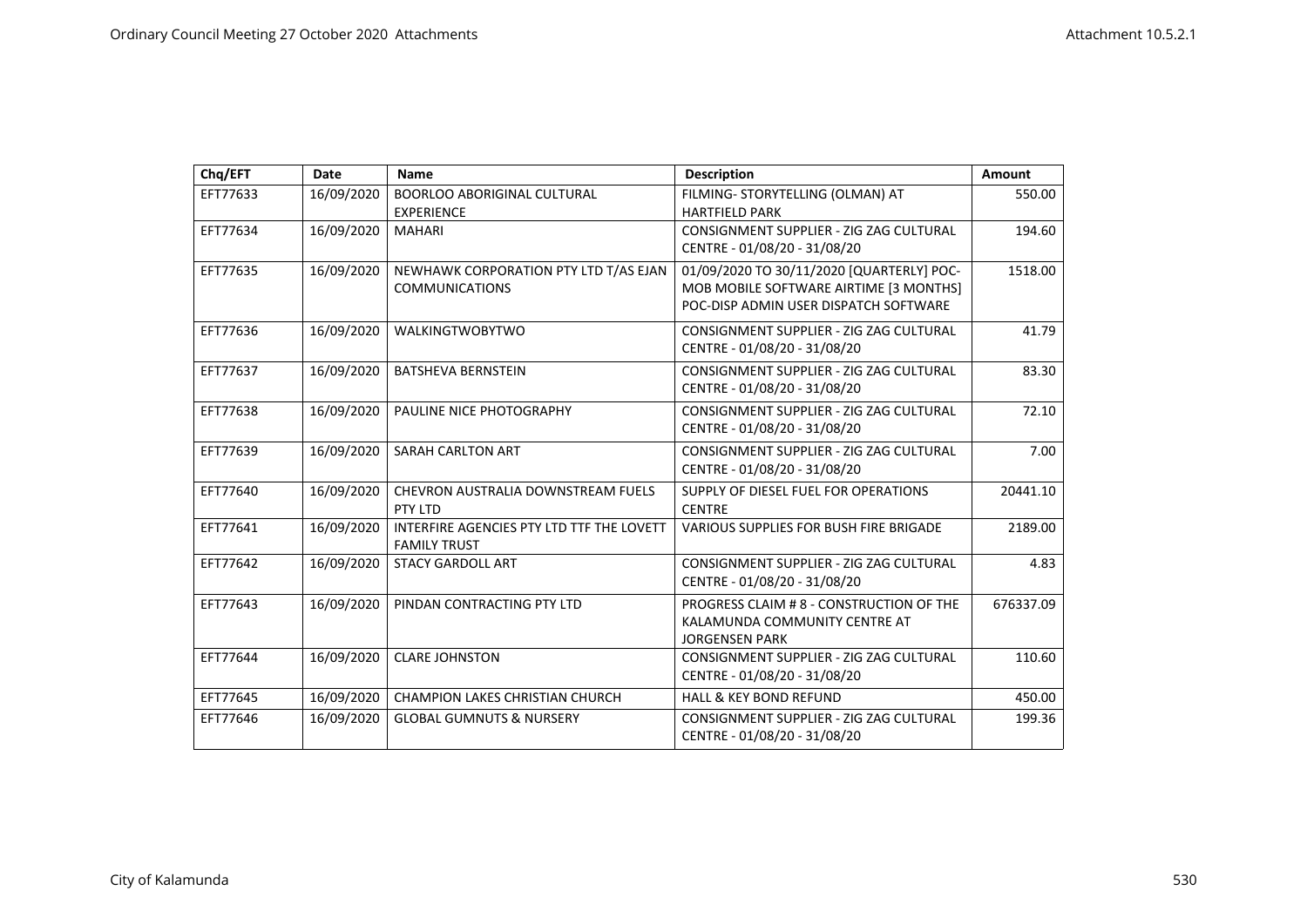| Chq/EFT  | Date       | <b>Name</b>                                                   | <b>Description</b>                                                                                                                                     | <b>Amount</b> |
|----------|------------|---------------------------------------------------------------|--------------------------------------------------------------------------------------------------------------------------------------------------------|---------------|
| EFT77647 | 16/09/2020 | <b>WESTERN TRAILS ALLIANCE LTD</b>                            | PROGRESS CLAIM 3 - DESIGN AND CONSTRUCT<br>18KM OF TRAIL FOR THE PERTH HILLS TRAILS<br>LOOP - STAGE 1                                                  | 21750.00      |
| EFT77648 | 16/09/2020 | <b>VENDORPANEL PTY LTD</b>                                    | SUBSCRIPTION FEES FROM SEPTEMBER -<br>NOVEMBER 2020                                                                                                    | 165.00        |
| EFT77649 | 16/09/2020 | PLACE LABORATORY PTY LTD AS TRUSTEE FOR<br>THE LAB UNIT TRUST | LANDSCAPE ARCHITECTURE SERVICE - CENTRAL<br>LANE DESIGN SERVICES, KALAMUNDA                                                                            | 33000.00      |
| EFT77650 | 16/09/2020 | LANDSCAPE AND MAINTENANCE SOLUTIONS                           | MOWING OF ACTIVE RESERVES AS PER<br><b>TENDERED SCHEDULE</b>                                                                                           | 27087.50      |
| EFT77651 | 16/09/2020 | MARSHALL'S WESTERN AUSTRALIAN HONEY                           | CONSIGNMENT SUPPLIER - ZIG ZAG CULTURAL<br>CENTRE - 01/08/20 - 31/08/20                                                                                | 153.30        |
| EFT77652 | 16/09/2020 | DRIVER RISK MANAGEMENT PTY LTD                                | <b>REGISTRATION FOR A STAFF MEMBER TO</b><br>ATTEND DRIVE VEHICLE UNDER OPERATIONAL<br>CONDITIONS (OC) & TLIC2025 OPERATE 4WD<br>VEHICLES (4WD) COURSE | 753.50        |
| EFT77653 | 16/09/2020 | <b>VICINITY STORE</b>                                         | SUPPLY OF VARIOUS MERCHANDISE FOR ZIG<br><b>ZAG CULTURAL CENTRE</b>                                                                                    | 375.50        |
| EFT77654 | 16/09/2020 | <b>CELINE RUIZ</b>                                            | <b>HALL BOND REFUND</b>                                                                                                                                | 400.00        |
| EFT77655 | 16/09/2020 | BAMBOOZLED QUIZMASTERS                                        | QUIZNEY - LIVE MUSIC DISNEY THEMED NIGHT<br><b>SEPT 2020</b>                                                                                           | 984.50        |
| EFT77656 | 16/09/2020 | SARAH HUEGE DE SERVILLE                                       | <b>HALL &amp; KEY BOND REFUND</b>                                                                                                                      | 450.00        |
| EFT77657 | 24/09/2020 | <b>HL GEOSPATIAL</b>                                          | SUPPLY & DELIVERY OF SURVEY EQUIPMENT                                                                                                                  | 319.00        |
| EFT77658 | 24/09/2020 | VISION IDZ                                                    | <b>OFFICE EQUIPMENT / SUPPLIES</b>                                                                                                                     | 165.00        |
| EFT77659 | 24/09/2020 | RICOH AUSTRALIA PTY LTD                                       | PHOTOCOPYING CHARGES FOR VARIOUS<br><b>LOCATIONS</b>                                                                                                   | 247.23        |
| EFT77660 | 24/09/2020 | <b>APPLE PTY LTD</b>                                          | SUPPLY & DELIVERY OF VARIOUS GOODS FOR IT<br><b>DEPARTMENT</b>                                                                                         | 558.00        |
| EFT77661 | 24/09/2020 | <b>IMAGE EMBROIDERY</b>                                       | SUPPLY OF UNIFORM FOR VARIOUS STAFF<br><b>MEMBERS</b>                                                                                                  | 149.60        |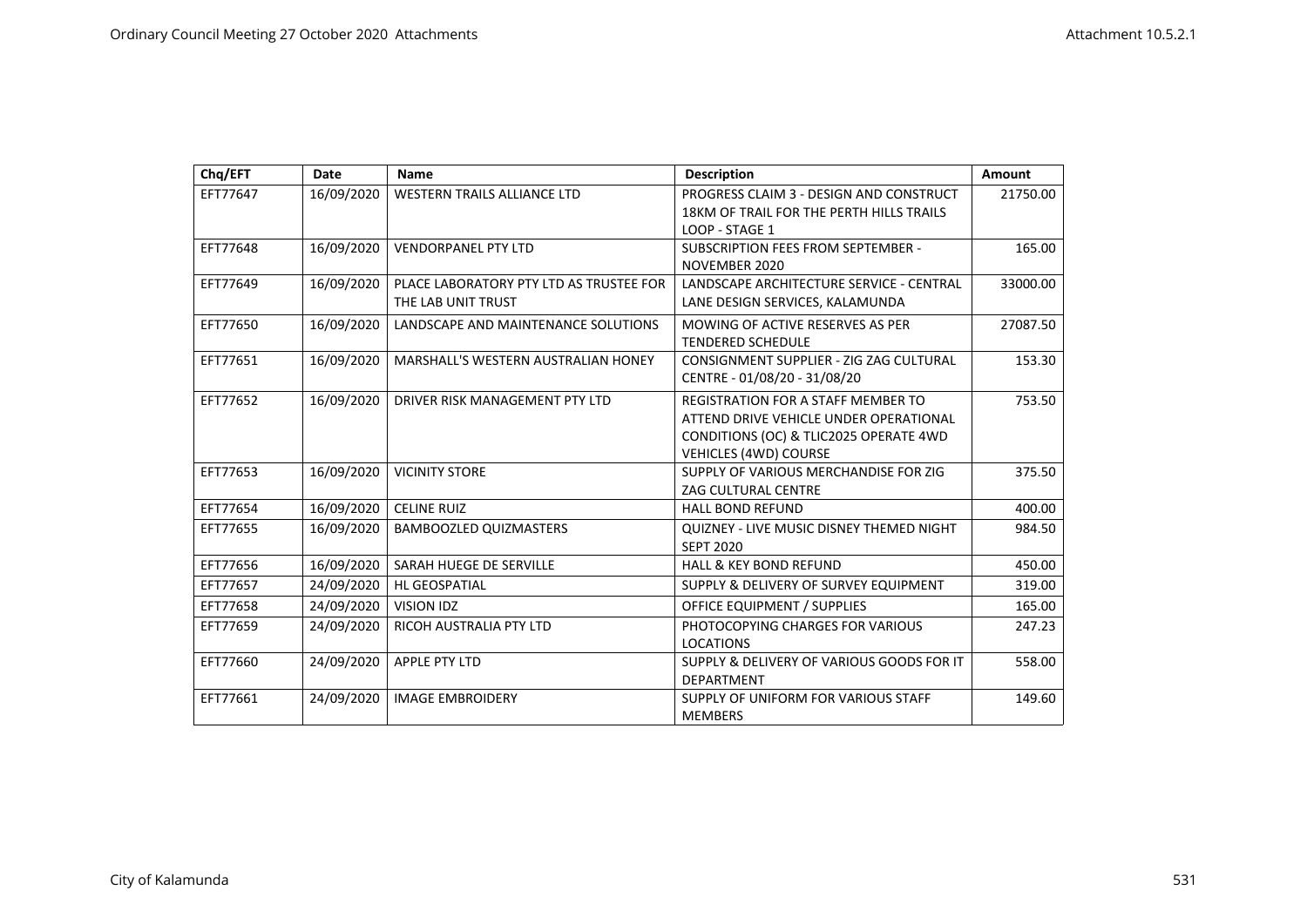| Chq/EFT  | <b>Date</b> | Name                                   | <b>Description</b>                         | Amount    |
|----------|-------------|----------------------------------------|--------------------------------------------|-----------|
| EFT77662 | 24/09/2020  | BRADY AUSTRALIA PTY LTD T/AS SETON     | SAFETY EQUIPMENT / SUPPLIES                | 359.70    |
|          |             | <b>AUSTRALIA</b>                       |                                            |           |
| EFT77663 | 24/09/2020  | <b>TOTALLY WORKWEAR</b>                | SUPPLY OF PROTECTIVE CLOTHING              | 1134.48   |
| EFT77664 | 24/09/2020  | DATA#3 LIMITED                         | <b>MAINTENANCE SUBSCRIPTIONS FOR</b>       | 4310.16   |
|          |             |                                        | FOLLOWING DEVICES: CISCO CATALYST 3850 24  |           |
|          |             |                                        | PORT DATA IP BASE - FOC1739X0AB CISCO      |           |
|          |             |                                        | CATALYST 3850 48 PORT FULL POE IP SERVICES |           |
|          |             |                                        | - FOC1737X16N CISCO CATALYST 3850 24 PORT  |           |
|          |             |                                        | POE IP SERVICES - FOC1737Z4XT              |           |
| EFT77665 | 24/09/2020  | <b>COATES HIRE OPERATIONS PTY LTD</b>  | PLANT / EQUIPMENT HIRE                     | 575.45    |
| EFT77666 | 24/09/2020  | DOWNER EDI ENGINEERING POWER PTY LTD   | TOWN CCTV PREVENTIVE MAINTENANCE           | 4217.80   |
| EFT77667 | 24/09/2020  | WA LIBRARY SUPPLIES PTY LTD            | SUPPLY & DELIVERY OF VARIOUS GOODS FOR     | 112.00    |
|          |             |                                        | KALAMUNDA LIBRARY                          |           |
| EFT77668 | 24/09/2020  | <b>ECHO NEWSPAPER</b>                  | ADVERTISING FOR VARIOUS JOBS / EVENTS      | 5500.00   |
| EFT77669 | 24/09/2020  | <b>EASTERN METROPOLITAN REGIONAL</b>   | DOMESTIC / WASTE CHARGES - RED HILL TIP,   | 394268.22 |
|          |             | <b>COUNCIL (EMRC)</b>                  | <b>MATTRESS &amp; TIMBER DISPOSAL FEES</b> |           |
| EFT77670 | 24/09/2020  | <b>JASON SIGNMAKERS</b>                | SIGNAGE SUPPLIES                           | 486.20    |
| EFT77671 | 24/09/2020  | RAECO                                  | <b>STATIONERY / OFFICE SUPPLIES</b>        | 196.42    |
| EFT77672 | 24/09/2020  | SUNNY INDUSTRIAL BRUSHWARE             | PLANT / VEHICLE PARTS                      | 261.80    |
| EFT77673 | 24/09/2020  | SONIC HEALTHPLUS (KINETIC HEALTH GROUP | PREPLACEMENT MEDICALS / BASELINE           | 331.10    |
|          |             | LTD)                                   | <b>HEARING TESTS</b>                       |           |
| EFT77674 | 24/09/2020  | STEWART & HEATON CLOTHING CO PTY LTD   | FIRE PROTECTION WEAR / SUPPLIES            | 360.80    |
| EFT77675 | 24/09/2020  | WINC AUSTRALIA PTY LTD                 | STATIONERY / OFFICE SUPPLIES               | 33.97     |
| EFT77676 | 24/09/2020  | <b>BUCHER MUNICIPAL PTY LTD</b>        | PLANT / VEHICLE PARTS                      | 3528.95   |
| EFT77677 | 24/09/2020  | BRIDGESTONE AUSTRALIA LTD              | PLANT / VEHICLE PARTS                      | 969.76    |
| EFT77678 | 24/09/2020  | <b>HOSEMASTERS</b>                     | PLANT / VEHICLE PARTS                      | 286.68    |
| EFT77679 | 24/09/2020  | <b>CITY OF ARMADALE</b>                | FLOOR STICKERS FOR THE CARPET AND TILE     | 266.57    |
|          |             |                                        | AREAS AT HARTFIELD PARK RECREATION         |           |
|          |             |                                        | <b>CENTRE</b>                              |           |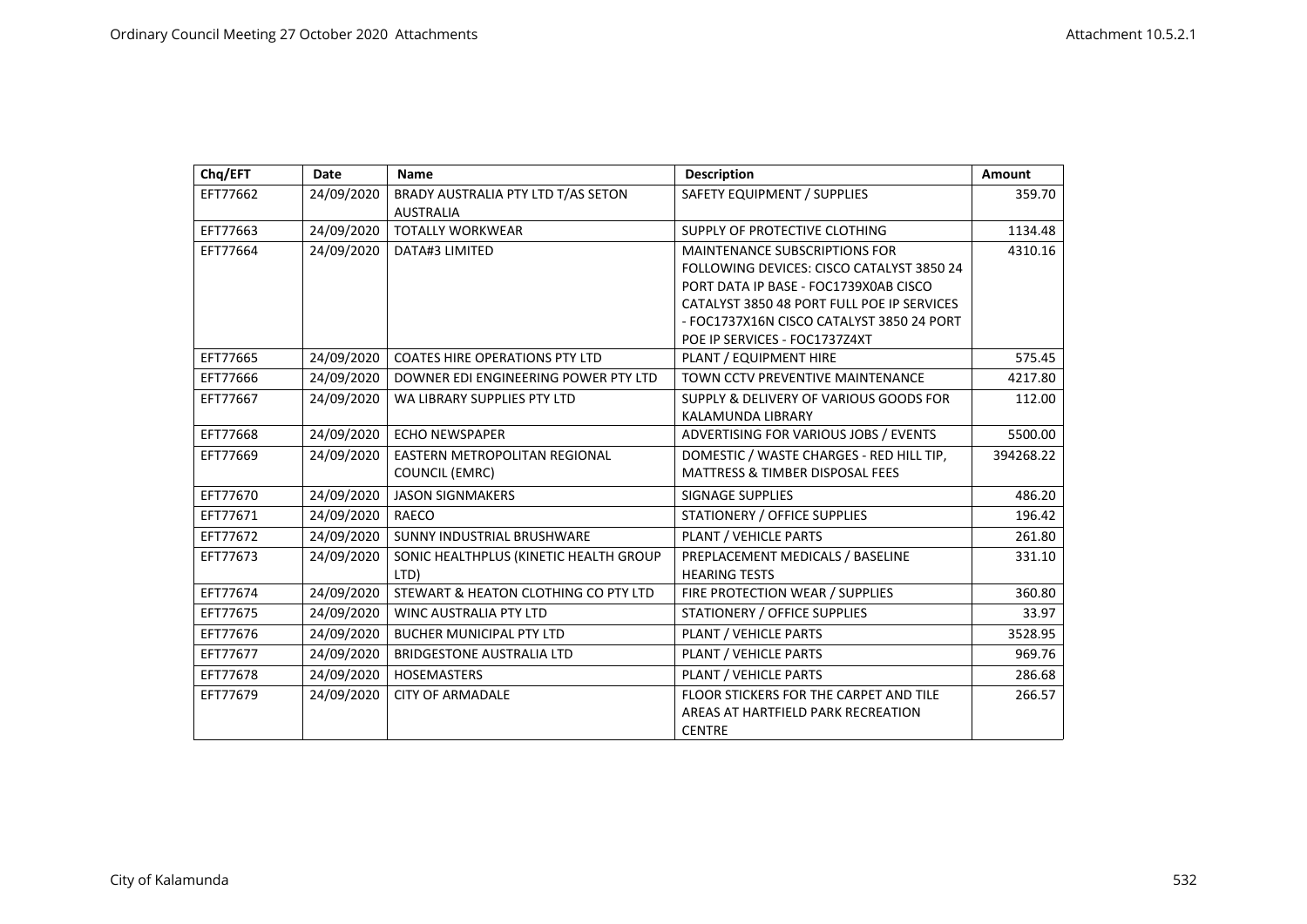| Chq/EFT  | Date       | <b>Name</b>                          | <b>Description</b>                                                                                  | Amount   |
|----------|------------|--------------------------------------|-----------------------------------------------------------------------------------------------------|----------|
| EFT77680 | 24/09/2020 | <b>J BLACKWOOD &amp; SON LIMITED</b> | GENERAL HARDWARE & PROTECTIVE WEAR<br><b>SUPPLIES</b>                                               | 3743.89  |
| EFT77681 | 24/09/2020 | CAT WELFARE SOCIETY INC              | REHOMING OF UNCLAIMED CATS FROM<br><b>POUND</b>                                                     | 88.00    |
| EFT77682 | 24/09/2020 | NUTRIEN AG SOLUTIONS LIMITED         | SUPPLY & DELIVERY OF CHEMICALS & SUPPLIES<br><b>FOR OPERATIONS CENTRE</b>                           | 341.00   |
| EFT77683 | 24/09/2020 | THE HONDA SHOP                       | PLANT / VEHICLE PARTS                                                                               | 1805.10  |
| EFT77684 | 24/09/2020 | <b>UES INTERNATIONAL PTY</b>         | PLANT / VEHICLE PARTS                                                                               | 121.00   |
| EFT77685 | 24/09/2020 | <b>BAILEYS FERTILISERS</b>           | <b>GARDEN / RESERVE SUPPLIES</b>                                                                    | 14550.66 |
| EFT77686 | 24/09/2020 | <b>CAI FENCES</b>                    | FENCING SUPPLIES / REPAIRS                                                                          | 2508.00  |
| EFT77687 | 24/09/2020 | TOTAL PACKAGING (WA) PTY LTD         | SUPPLY OF DOG LITTER BAGS                                                                           | 1716.00  |
| EFT77688 | 24/09/2020 | AABEL LINE MARKING                   | LINE MARKING FOR VARIOUS LOCATIONS                                                                  | 1000.01  |
| EFT77689 | 24/09/2020 | MAREBAR PTY LTD T/A DBS FENCING      | REPAIRS TO CHAINMESH FENCING AT BRAND<br>ROAD HIGH WYCOMBE & DOG EXERCISE AREA<br>AT HARTFIELD PARK | 1116.50  |
| EFT77690 | 24/09/2020 | WA HINO SALES & SERVICE              | PLANT / VEHICLE PARTS                                                                               | 991.66   |
| EFT77691 | 24/09/2020 | ACCESS ICON PTY LTD T/A CASCADA      | DRAINAGE SUPPLIES FOR VARIOUS LOCATIONS                                                             | 6801.96  |
| EFT77692 | 24/09/2020 | <b>CABCAR PTY LTD</b>                | SUPPLY AND FITTING OF COMMUNICATION<br><b>EQUIPMENT AS REQUIRED</b>                                 | 1364.50  |
| EFT77693 | 24/09/2020 | ORBIT HEALTH & FITNESS SOLUTIONS     | SUPPLY & DELIVERY OF VARIOUS GYM<br><b>EQUIPMEMT</b>                                                | 473.68   |
| EFT77694 | 24/09/2020 | <b>B &amp; J CATALANO PTY LTD</b>    | ROAD MATERIALS FOR VARIOUS LOCATIONS                                                                | 3755.75  |
| EFT77695 | 24/09/2020 | ALL FLAGS SIGNS & BANNERS            | SUPPLY & DELIVERY OF STICKERS FOR<br><b>OPERATIONS CENTRE</b>                                       | 438.90   |
| EFT77696 | 24/09/2020 | LIFTING BY DESIGN PTY LTD            | PLANT / VEHICLE PARTS                                                                               | 457.60   |
| EFT77697 | 24/09/2020 | <b>QUICK CORPORATE AUST PTY LTD</b>  | <b>STATIONERY &amp; OFFICE SUPPLIES</b>                                                             | 1562.34  |
| EFT77698 | 24/09/2020 | <b>GLENVIEW MACHINE KERBING</b>      | SUPPLY AND LAY EXTRUDED CONCRETE<br><b>KERBING AT VARIOUS LOCATIONS</b>                             | 16069.63 |
| EFT77699 | 24/09/2020 | <b>WREN OIL</b>                      | WASTE OIL RECYCLING - DISPOSAL FEES                                                                 | 159.50   |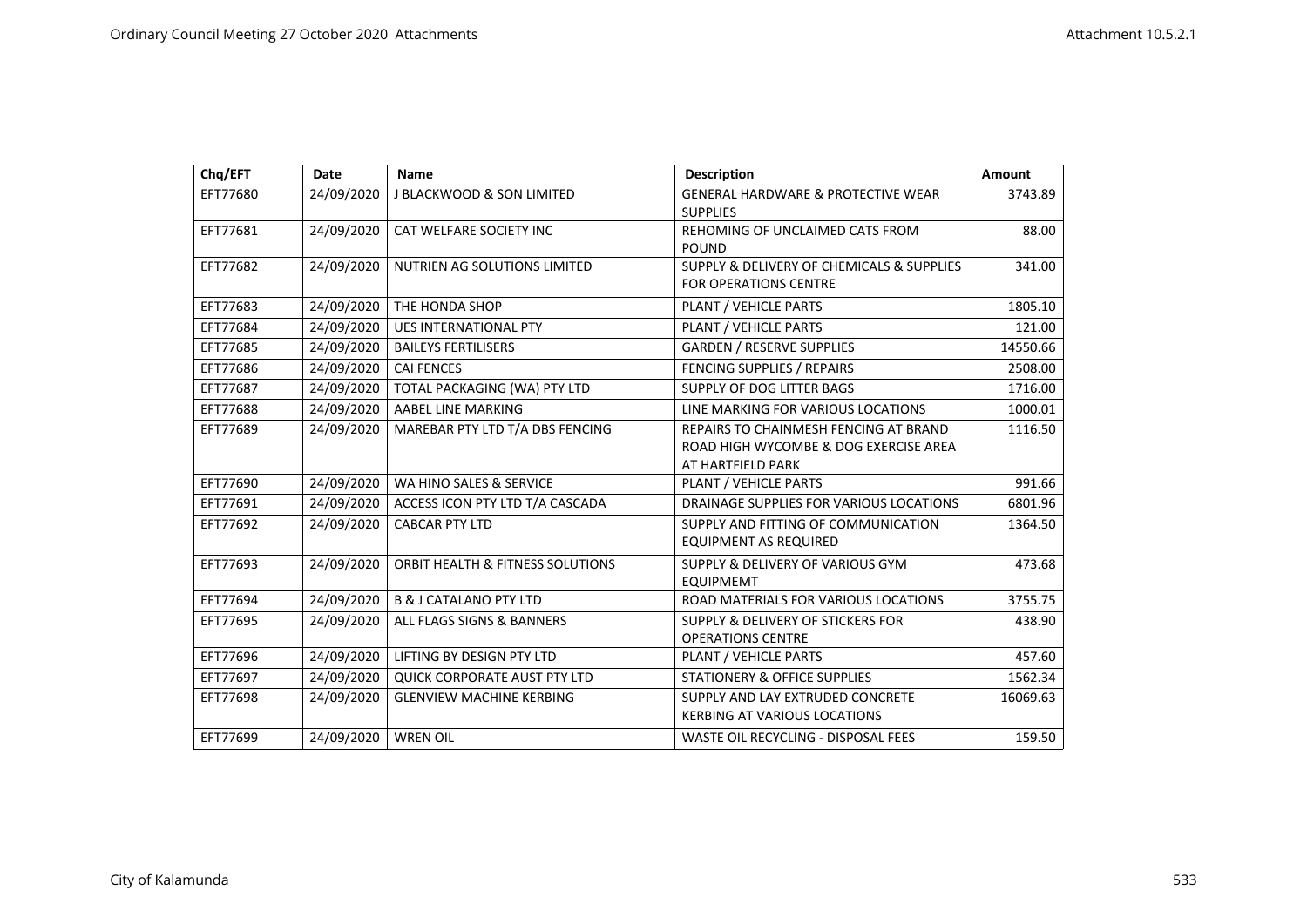| Chq/EFT  | <b>Date</b> | <b>Name</b>                             | <b>Description</b>                      | Amount   |
|----------|-------------|-----------------------------------------|-----------------------------------------|----------|
| EFT77700 | 24/09/2020  | ACES ( ANIMAL CARE EQUIPMENT & SERVICES | SUPPLY & DELIVERY OF ANIMAL HANDLING    | 336.90   |
|          |             | $P/L$ )                                 | <b>EQUIPMENT</b>                        |          |
| EFT77701 | 24/09/2020  | BT EQUIPMENT P/L T/A TUTT BRYANT        | PLANT / VEHICLE PARTS                   | 148.72   |
|          |             | <b>EQUIPMENT</b>                        |                                         |          |
| EFT77702 | 24/09/2020  | MAIN ROADS (WA)                         | SUPPLY AND INSTALLATION OF SIGNAGE AND  | 7609.36  |
|          |             |                                         | PAVEMENT MARKING AT INTERSECTION OF     |          |
|          |             |                                         | HALE ROAD-STRELITZIA AVENUE,            |          |
|          |             |                                         | FORRESTFIELD AND LESMURDIE ROAD         |          |
|          |             |                                         | <b>LESMURDIE</b>                        |          |
| EFT77703 | 24/09/2020  | COCA-COLA AMATIL (AUST) PTY LTD         | KIOSK SUPPLIES FOR HARTFIELD RECREATION | 642.00   |
|          |             |                                         | <b>CENTRE</b>                           |          |
| EFT77704 | 24/09/2020  | <b>G FORCE PRINTING</b>                 | SUPPLY OF PRINTED STATIONERY STOCK      | 2750.00  |
| EFT77705 | 24/09/2020  | <b>T-QUIP</b>                           | <b>PLANT / VEHICLE PARTS</b>            | 456.10   |
| EFT77706 | 24/09/2020  | SWAN TOWING SERVICE PTY LTD             | <b>TOWING SERVICES</b>                  | 288.75   |
| EFT77707 | 24/09/2020  | DAVID WILLS & ASSOCIATES                | ENGINEERING CONSULTANCY SERVICES AT RAY | 30478.80 |
|          |             |                                         | OWEN SPORTING PRECINCT CARPARK & ROAD   |          |
|          |             |                                         | NETWORK DETAIL DESIGN PLANS &           |          |
|          |             |                                         | STORMWATER DRAINAGE MODIFICATION AT     |          |
|          |             |                                         | STRELITZIA AVE WOODLUPINE BROOK,        |          |
|          |             |                                         | <b>FORRESTFIELD</b>                     |          |
| EFT77708 | 24/09/2020  | DIRECT TRADES SUPPLY PTY LTD            | <b>HARDWARE SUPPLIES</b>                | 544.04   |
| EFT77709 | 24/09/2020  | <b>SHRED-X PTY LTD</b>                  | SECURE DOCUMENT DISPOSAL BIN REMOVAL    | 55.00    |
|          |             |                                         | AND REPLACEMENT                         |          |
| EFT77710 | 24/09/2020  | <b>MARTINS ENVIRONMENTAL SERVICES</b>   | WEED CONTROL & ASSOCIATED SERVICES -    | 27115.00 |
|          |             |                                         | HERBICIDE SPRAYING FOR CONTROL OF WEEDS |          |
|          |             |                                         | AT VARIOUS LOCATIONS                    |          |
| EFT77711 | 24/09/2020  | DEPARTMENT OF BIODIVERSITY,             | MERCHANDISE SUPPLIES FOR RESALE AT THE  | 77.70    |
|          |             | <b>CONSERVATION AND ATTRACTIONS</b>     | ZIG ZAG CULTURAL CENTRE                 |          |
| EFT77712 | 24/09/2020  | PRO-LAMPS PTY LTD                       | SUPPLY GLOBES, TUBES AND GENERAL        | 522.50   |
|          |             |                                         | ELECTRICAL HARDWARE                     |          |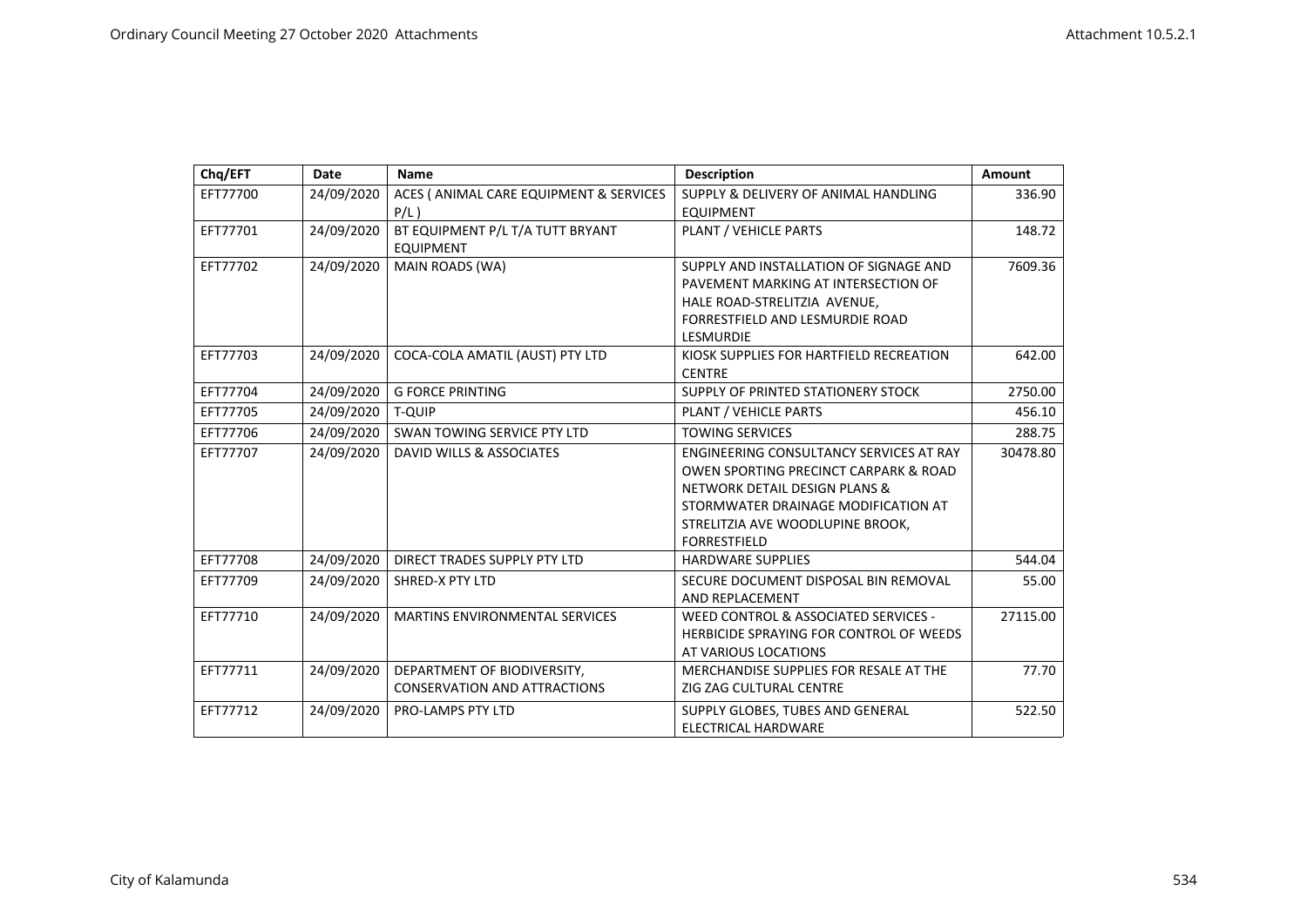| Chq/EFT  | Date       | <b>Name</b>                                                       | <b>Description</b>                                                                        | <b>Amount</b> |
|----------|------------|-------------------------------------------------------------------|-------------------------------------------------------------------------------------------|---------------|
| EFT77713 | 24/09/2020 | THE CHAIR DOCTOR WA PTY LTD                                       | SUPPLY OF OFFICE OPAL CHAIR FOR HEALTH<br><b>DEPARTMENT</b>                               | 461.00        |
| EFT77714 | 24/09/2020 | SUPERSEALING PTY LTD                                              | CRACK SEAL ROUNDABOUT ON RIDGEHILL<br>ROAD AND WATSONIA ROAD GOOSEBERRY<br><b>HILL</b>    | 2739.00       |
| EFT77715 | 24/09/2020 | KYOCERA DOCUMENT SOLUTIONS AUSTRALIA<br>PTY LTD                   | PHOTOCOPIER SERVICE COSTS AT VARIOUS<br><b>LOCATIONS FOR AUGUST 2020</b>                  | 2830.60       |
| EFT77716 | 24/09/2020 | WEST COAST SHADE PTY LTD ATF THE WEST<br><b>COAST SHADE TRUST</b> | SHADE SAILS REPLACEMENT/MAINTENANCE AT<br><b>VARIOUS LOCATIONS</b>                        | 6567.00       |
| EFT77717 | 24/09/2020 | CONTRAFLOW                                                        | TRAFFIC MANAGEMENT FOR VARIOUS<br><b>LOCATIONS</b>                                        | 53632.06      |
| EFT77718 | 24/09/2020 | PK TECHNOLOGY PTY LTD T/A PK<br><b>TECHNOLOGY</b>                 | COMMUNICATION ELECTRONICS SUPPLIES /<br><b>SERVICES &amp; INSTALLATIONS</b>               | 1666.50       |
| EFT77719 | 24/09/2020 | <b>DELL AUSTRALIA</b>                                             | COMPUTER PARTS / ACCESSORY SUPPLIES                                                       | 2354.00       |
| EFT77720 | 24/09/2020 | REMONDIS AUSTRALIA PTY LTD                                        | COLLECTION AND RECYCLING OF CARDBOARD<br>AT WALLISTON TRANSFER STATION                    | 2454.61       |
| EFT77721 | 24/09/2020 | <b>DAIMLER TRUCKS PERTH</b>                                       | PLANT / VEHICLE PARTS                                                                     | 302.09        |
| EFT77722 | 24/09/2020 | PERTH BRAKE PARTS                                                 | PLANT / VEHICLE PARTS                                                                     | 79.00         |
| EFT77723 | 24/09/2020 | SHERRIN RENTALS PTY LTD                                           | HIRE OF 3.2 WHEEL LOADER - 01/08/20 -<br>12/08/20                                         | 3883.00       |
| EFT77724 | 24/09/2020 | EARTH WORM ORGANICS PTY LTD<br>T/ASWORM AFFAIR                    | SUPPLY OF WORM FARMS & WORMS                                                              | 108.90        |
| EFT77725 | 24/09/2020 | SUEZ RECYCLING & RECOVERY (PERTH) PTY<br><b>LTD</b>               | <b>BULK BIN SERVICES FOR GREEN AND MIXED</b><br>WASTE COLLECTIONS AND DISPOSAL            | 1367.50       |
| EFT77726 | 24/09/2020 | SPRAYLINE SPRAYING EQUIPMENT                                      | SUPPLY & DELIVERY OF SPRAYING EQUIPMENT                                                   | 189.38        |
| EFT77727 | 24/09/2020 | <b>RM SURVEYS</b>                                                 | CARRY OUT DETAIL FEATURE SURVEY FOR<br>PORTION OF WOODLUPINE BROOK<br><b>FORRESTFIELD</b> | 5500.00       |
| EFT77728 | 24/09/2020 | DAYTONE PRINTING PTY LTD                                          | PRINTING OF BROCHURES / INVITES FOR<br><b>VARIOUS LOCATIONS</b>                           | 682.00        |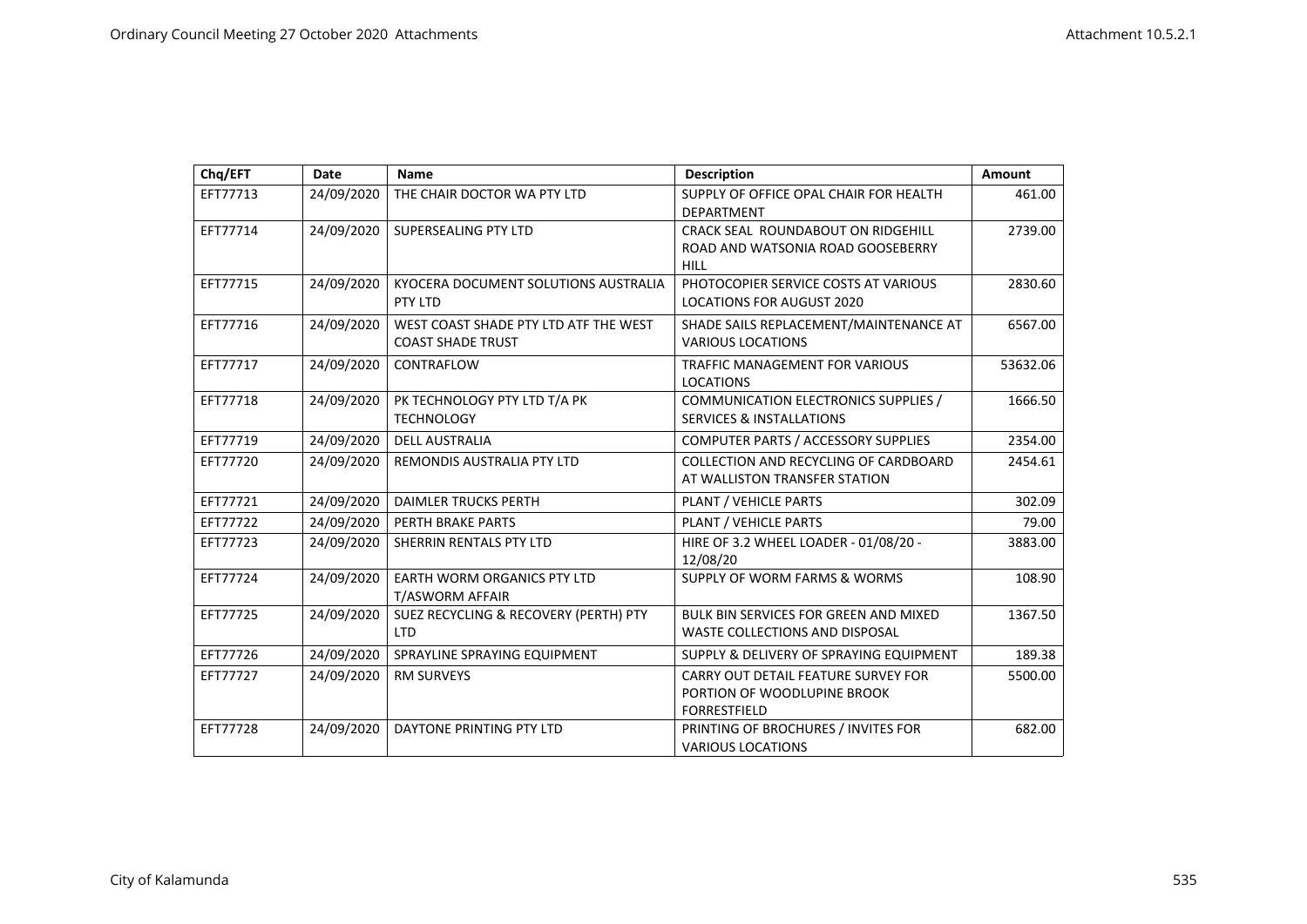| Chq/EFT  | Date       | <b>Name</b>                                | <b>Description</b>                         | Amount   |
|----------|------------|--------------------------------------------|--------------------------------------------|----------|
| EFT77729 | 24/09/2020 | WEST TIP WASTE CONTROL PTY LTD             | TIP FEES - REMOVAL & PROCESSING OF         | 42965.21 |
|          |            |                                            | <b>VARIOUS WASTE</b>                       |          |
| EFT77730 | 24/09/2020 | <b>FAIR GO TRADING</b>                     | MERCHANDISE SUPPLIES FOR RESALE AT THE     | 486.29   |
|          |            |                                            | ZIG ZAG CULTURAL CENTRE                    |          |
| EFT77731 | 24/09/2020 | ADVANCE PRESS (2013) PTY LTD               | PRINTING OF DOOR HANGER FOR FIRE           | 1980.00  |
|          |            |                                            | <b>CONTROL OFFICER</b>                     |          |
| EFT77732 | 24/09/2020 | POWERVAC PTY LTD                           | <b>CLEANING EQUIPMENT &amp; SERVICES</b>   | 525.20   |
| EFT77733 | 24/09/2020 | <b>WESTERN TREE RECYCLERS</b>              | <b>GREEN WASTE PROCESSING SERVICES AT</b>  | 9565.60  |
|          |            |                                            | <b>WALLISTON TRANSFER STATION</b>          |          |
| EFT77734 | 24/09/2020 | SIGNARAMA WELSHPOOL                        | FRONT DOOR SIGNAGE FOR HARTFIELD PARK      | 159.59   |
|          |            |                                            | <b>RECREATION CENTRE</b>                   |          |
| EFT77735 | 24/09/2020 | <b>CORSIGN WA PTY LTD</b>                  | SUPPLIES OF SIGNAGE AND RELATED            | 520.85   |
|          |            |                                            | <b>EQUIPMENT</b>                           |          |
| EFT77736 | 24/09/2020 | <b>MANAGED RECHARGE</b>                    | SUPPLY GROUND WATER MONITORING AND         | 3800.50  |
|          |            |                                            | WATER SAMPLING AS PER QUOTATION FOR        |          |
|          |            |                                            | <b>DWER REQUIREMENTS</b>                   |          |
| EFT77737 | 24/09/2020 | URBAQUA LTD                                | WATTLE GROVE SOUTH - WATER MONITORING      | 5632.00  |
| EFT77738 | 24/09/2020 | TENNANT AUSTRALIA PTY LTD                  | PLANT / VEHICLE PARTS                      | 1475.74  |
| EFT77739 | 24/09/2020 | <b>GYMMASTER SOFTWARE - TRESHNA</b>        | HIGH WYCOMBE STUDIO PACKAGE FOR THE        | 80.00    |
|          |            | <b>ENTERPRISES LTD</b>                     | 24/7 GYM MONTHLY CHARGES                   |          |
| EFT77740 | 24/09/2020 | FITONIA PTY LTD AS TRUSTEE FOR THE         | SUPPLY & DELIVERY OF VARIOUS GARDEN        | 3259.85  |
|          |            | SILVERSPRING TRUST T/A T J DEPIAZZI & SONS | /RESERVE GOODS                             |          |
| EFT77741 | 24/09/2020 | PROTEK 247 BUILDING                        | GUTTER & DOWNPIPE CLEANING, PRUNING,       | 876.70   |
|          |            |                                            | DEBRIS REMOVAL & REPORT AT WALLISTON       |          |
|          |            |                                            | <b>TRANSFER STATION</b>                    |          |
| EFT77742 | 24/09/2020 | EXCEED CONSULTING (WA) PTY LTD             | <b>CORROSION INSPECTION OF 72 POLES IN</b> | 5940.00  |
|          |            |                                            | <b>KALAMUNDA AREA</b>                      |          |
| EFT77743 | 24/09/2020 | PAPERBARK TECHNOLOGIES PTY LTD             | FULL ARBORIST REPORT AND HELLIWELL ON      | 1210.00  |
|          |            |                                            | THE TREE AT SCOTT RESERVE                  |          |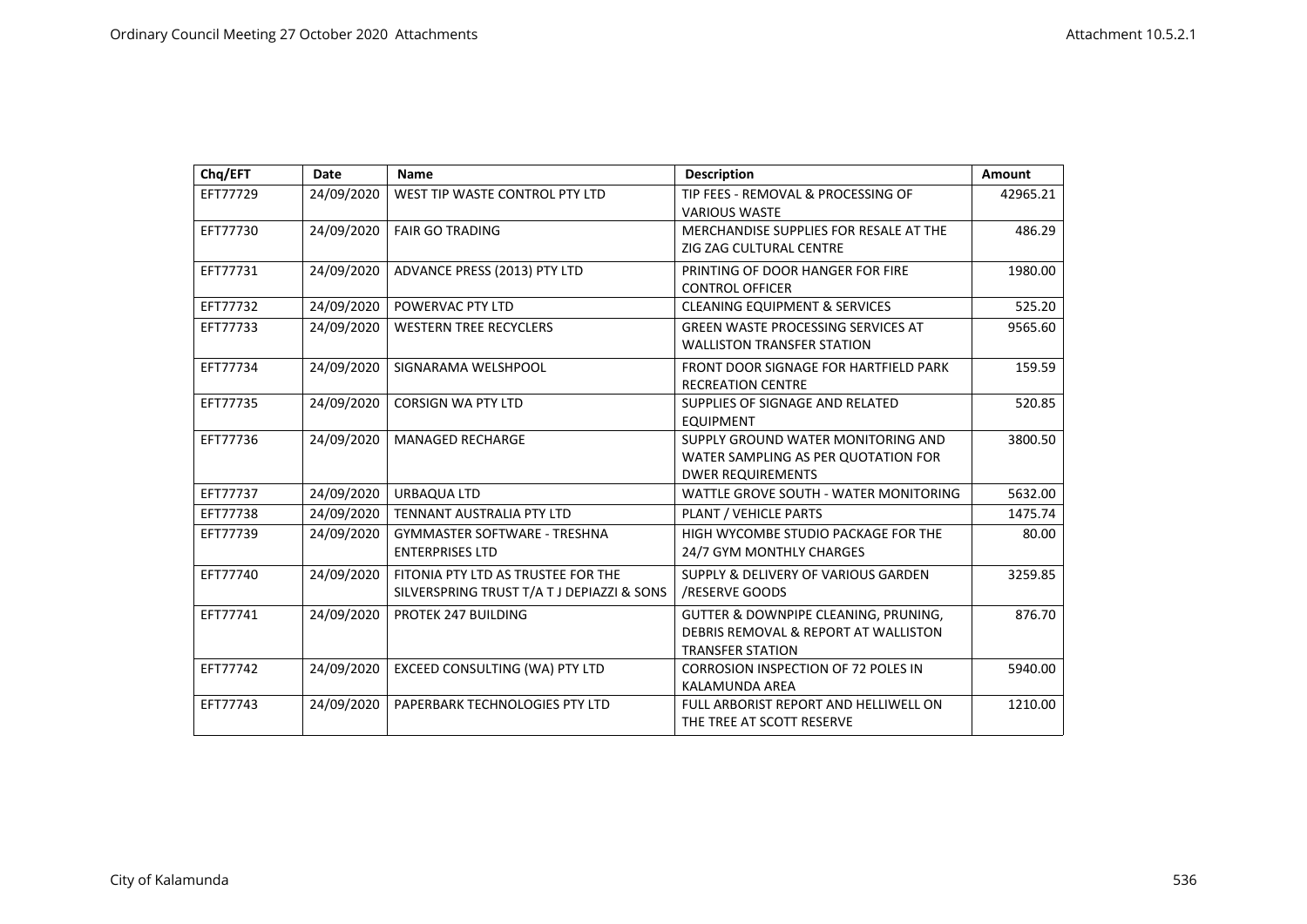| Chq/EFT   | Date       | <b>Name</b>                               | <b>Description</b>                        | Amount   |
|-----------|------------|-------------------------------------------|-------------------------------------------|----------|
| EFT77744  | 24/09/2020 | INTERFIRE AGENCIES PTY LTD TTF THE LOVETT | SUPPLY & DELIVERY OF VARIOUS GOODS FOR    | 1777.56  |
|           |            | <b>FAMILY TRUST</b>                       | <b>BUSH FIRE BRIGADE</b>                  |          |
| EFT77745  | 24/09/2020 | SPRAYKING WA PTY LTD                      | WEED CONTROL TO FOOTPATHS AND KERBS AT    | 1760.00  |
|           |            |                                           | <b>VARIOUS LOCATIONS</b>                  |          |
| EFT77746  | 24/09/2020 | <b>ENHAR</b>                              | FEASIBILITY REPORT ON LANDFILL SOLAR FARM | 8800.00  |
| EFT77747  | 24/09/2020 | LAFITTE CLOTHING PTY LTD                  | SUPPLY & DELIVERY OF VARIOUS GOODS FOR    | 574.25   |
|           |            |                                           | ZIG ZAG CULTURAL CENTRE                   |          |
| EFT77748  | 24/09/2020 | LINEMARKING WA PTY LTD                    | LINEMARKING SERVICES AT VARIOUS           | 5065.50  |
|           |            |                                           | <b>LOCATIONS</b>                          |          |
| EFT77749  | 24/09/2020 | <b>ZOODATA</b>                            | PART PAYMENT OF DIGITISED SOFTWARE        | 8250.00  |
|           |            |                                           | SOLUTION FOR INSPECTIONS / COMPLIANCE     |          |
|           |            |                                           | <b>ACTIVITIES</b>                         |          |
| EFT77750  | 24/09/2020 | JOMAR WA PTY LTD                          | HANDRAIL REPAIRS AT WILLOW LAKES ESTATE,  | 1006.50  |
|           |            |                                           | <b>WATTLE GROVE</b>                       |          |
| DD44276.1 | 01/09/2020 | WA LOCAL GOVERNMENT SUPERANNUATION        | SUPERANNUATION CONTRIBUTIONS              | 95801.97 |
|           |            | <b>PLAN</b>                               |                                           |          |
| DD44276.2 | 01/09/2020 | <b>ESSENTIAL SUPER</b>                    | SUPERANNUATION CONTRIBUTIONS              | 339.42   |
| DD44276.3 | 01/09/2020 | <b>EQUIPSUPER</b>                         | SUPERANNUATION CONTRIBUTIONS              | 72.32    |
| DD44276.4 | 01/09/2020 | STUYT MCGUFFICKE SUPERFUND                | SUPERANNUATION CONTRIBUTIONS              | 485.96   |
| DD44276.5 | 01/09/2020 | AUSTRALIAN ETHICAL SUPERANNUATION         | SUPERANNUATION CONTRIBUTIONS              | 94.12    |
| DD44276.6 | 01/09/2020 | PERPETUALS SELECT SUPERANNUATION FUND     | SUPERANNUATION CONTRIBUTIONS              | 62.74    |
| DD44276.7 | 01/09/2020 | <b>IOOF PORTFOLIO SERVICE PERSONAL</b>    | SUPERANNUATION CONTRIBUTIONS              | 94.12    |
|           |            | SUPERANNUATION                            |                                           |          |
| DD44276.8 | 01/09/2020 | <b>COMMONWEALTH BANK SUPER FUND</b>       | SUPERANNUATION CONTRIBUTIONS              | 238.27   |
| DD44276.9 | 01/09/2020 | ANZ SMART CHOICE SUPER                    | SUPERANNUATION CONTRIBUTIONS              | 370.13   |
| DD44360.1 | 15/09/2020 | WA LOCAL GOVERNMENT SUPERANNUATION        | SUPERANNUATION CONTRIBUTIONS              | 98557.54 |
|           |            | <b>PLAN</b>                               |                                           |          |
| DD44360.2 | 15/09/2020 | <b>EQUIPSUPER</b>                         | SUPERANNUATION CONTRIBUTIONS              | 37.70    |
| DD44360.3 | 15/09/2020 | STUYT MCGUFFICKE SUPERFUND                | SUPERANNUATION CONTRIBUTIONS              | 485.96   |
| DD44360.4 | 15/09/2020 | <b>SUNCORP SUPER</b>                      | SUPERANNUATION CONTRIBUTIONS              | 262.23   |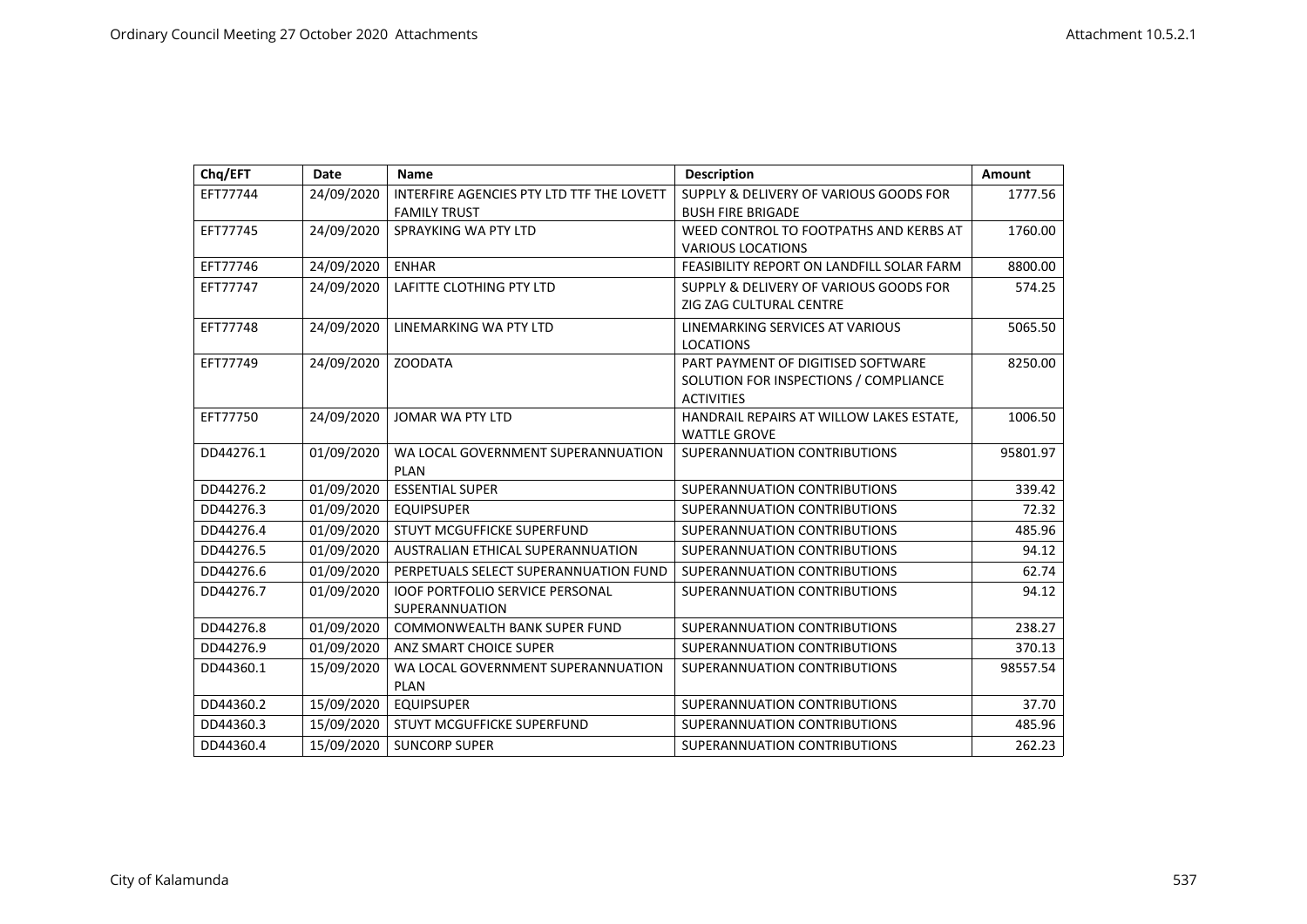| Chq/EFT    | Date       | <b>Name</b>                                                                | <b>Description</b>           | Amount  |
|------------|------------|----------------------------------------------------------------------------|------------------------------|---------|
| DD44360.5  | 15/09/2020 | AUSTRALIAN ETHICAL SUPERANNUATION                                          | SUPERANNUATION CONTRIBUTIONS | 31.37   |
| DD44360.6  | 15/09/2020 | <b>IOOF PORTFOLIO SERVICE PERSONAL</b>                                     | SUPERANNUATION CONTRIBUTIONS | 62.74   |
|            |            | <b>SUPERANNUATION</b>                                                      |                              |         |
| DD44360.7  | 15/09/2020 | <b>COMMONWEALTH BANK SUPER FUND</b>                                        | SUPERANNUATION CONTRIBUTIONS | 238.27  |
| DD44360.8  | 15/09/2020 | <b>AMPLIFE LIMITED</b>                                                     | SUPERANNUATION CONTRIBUTIONS | 881.29  |
| DD44360.9  | 15/09/2020 | ANZ SMART CHOICE SUPER                                                     | SUPERANNUATION CONTRIBUTIONS | 496.36  |
| DD44276.10 | 01/09/2020 | MLC MASTERKEY SUPER GOLD STAR VERSION<br><b>ACCOUNT</b>                    | SUPERANNUATION CONTRIBUTIONS | 291.46  |
| DD44276.11 | 01/09/2020 | <b>AUSTRALIAN CATHOLIC SUPERANNUATION &amp;</b><br>RETIREMENT FUND (ACSRF) | SUPERANNUATION CONTRIBUTIONS | 291.78  |
| DD44276.12 | 01/09/2020 | <b>REST SUPERANNUATION</b>                                                 | SUPERANNUATION CONTRIBUTIONS | 2646.26 |
| DD44276.13 | 01/09/2020 | THE TRUSTEE FOR DK ALWAYS                                                  | SUPERANNUATION CONTRIBUTIONS | 505.53  |
|            |            | <b>SUPERANNUATION FUND</b>                                                 |                              |         |
| DD44276.14 | 01/09/2020 | STATEWIDE SUPERANNUATION TRUST                                             | SUPERANNUATION CONTRIBUTIONS | 537.89  |
| DD44276.15 | 01/09/2020 | ONE PATH LIFE LTD                                                          | SUPERANNUATION CONTRIBUTIONS | 43.85   |
| DD44276.16 | 01/09/2020 | <b>CBUS SUPERANNUATION</b>                                                 | SUPERANNUATION CONTRIBUTIONS | 493.85  |
| DD44276.17 | 01/09/2020 | <b>BWMT SUPERANNUATION FUND</b>                                            | SUPERANNUATION CONTRIBUTIONS | 261.87  |
| DD44276.18 | 01/09/2020 | <b>BT SUPER FOR LIFE</b>                                                   | SUPERANNUATION CONTRIBUTIONS | 353.77  |
| DD44276.19 | 01/09/2020 | <b>HESTA SUPER FUND</b>                                                    | SUPERANNUATION CONTRIBUTIONS | 153.47  |
| DD44276.20 | 01/09/2020 | <b>COLONIAL 1ST STATE SUPERANNUATION</b>                                   | SUPERANNUATION CONTRIBUTIONS | 648.78  |
| DD44276.21 | 01/09/2020 | <b>AUSTRALIAN SUPERANNUATION</b>                                           | SUPERANNUATION CONTRIBUTIONS | 6709.97 |
| DD44276.22 | 01/09/2020 | <b>HOSTPLUS PTY LTD</b>                                                    | SUPERANNUATION CONTRIBUTIONS | 1873.22 |
| DD44276.23 | 01/09/2020 | <b>AMPLIFE LIMITED</b>                                                     | SUPERANNUATION CONTRIBUTIONS | 1098.14 |
| DD44276.24 | 01/09/2020 | AMP SUPER LEADER                                                           | SUPERANNUATION CONTRIBUTIONS | 133.61  |
| DD44276.25 | 01/09/2020 | <b>MERCER SUPER TRUST</b>                                                  | SUPERANNUATION CONTRIBUTIONS | 651.00  |
| DD44276.26 | 01/09/2020 | <b>UNISUPER</b>                                                            | SUPERANNUATION CONTRIBUTIONS | 156.19  |
| DD44360.10 | 15/09/2020 | MLC MASTERKEY SUPER GOLD STAR VERSION<br><b>ACCOUNT</b>                    | SUPERANNUATION CONTRIBUTIONS | 425.70  |